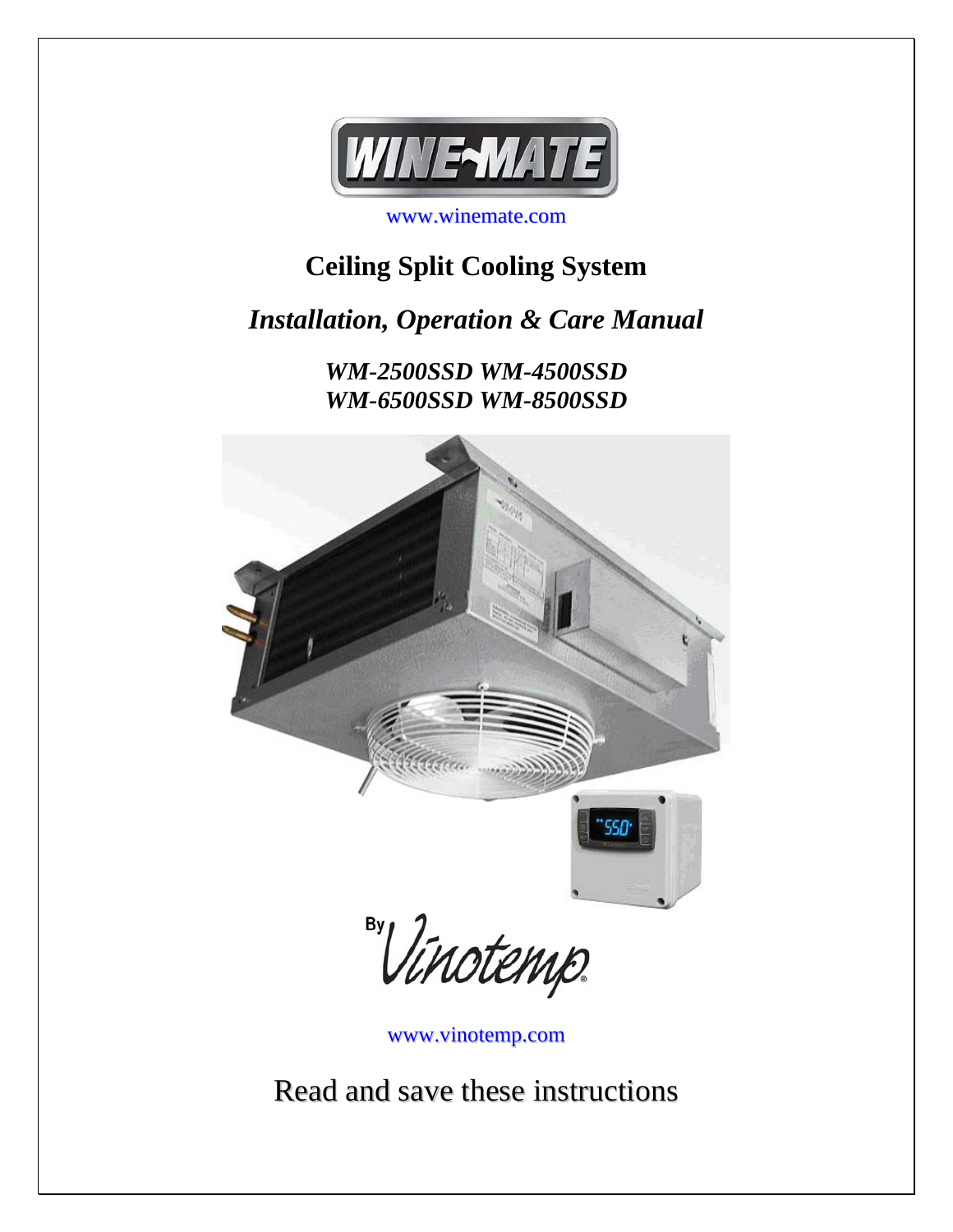# **Important Safety Information**

#### **WARNING:**

- **Do not use a ground fault interrupter (GFI).**
- **A dedicated 20 AMP circuit for WM-2500~4500SSD and 30 AMP for WM-6500~8500SSD are required.**



# **ELECTRIC SHOCK HAZARD**



Disconnect electric supply from appliance before servicing.

Replace all panels before operating.

Failure to do so could result in death or electrical shock.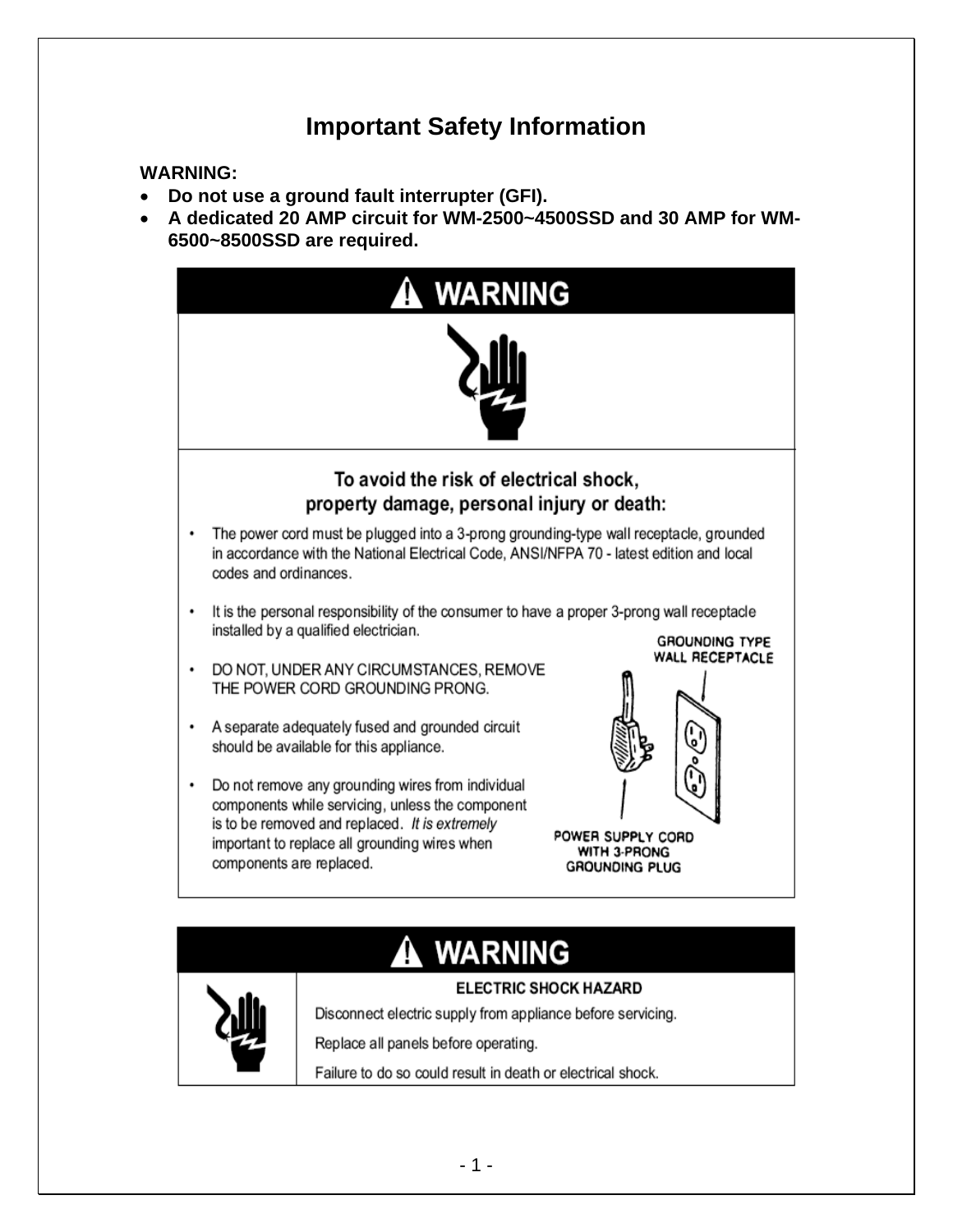# **Table of Contents**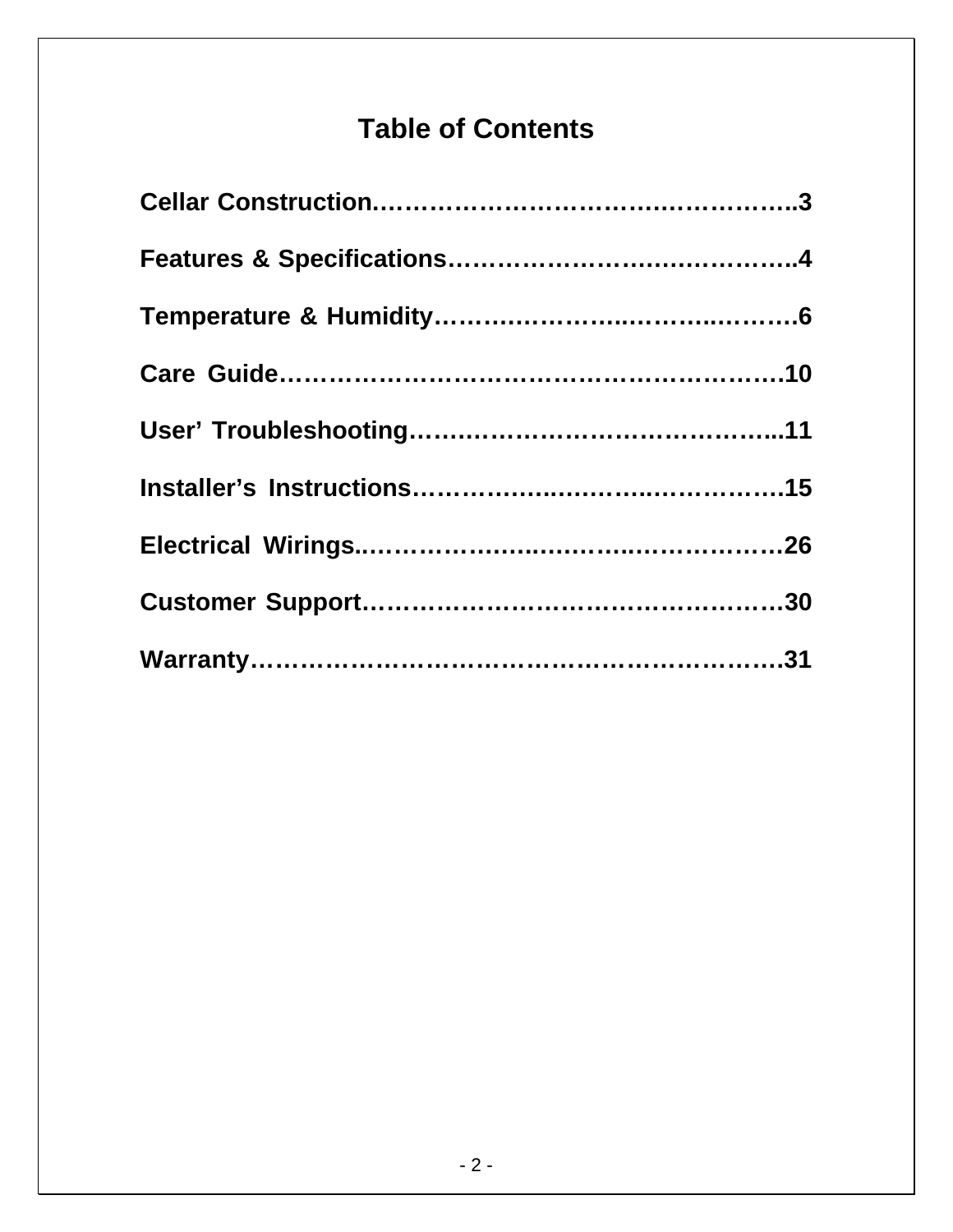# **Cellar Construction**

This is only a guide and shall be considered as minimum requirements.

All interior walls and floors shall have a vapor barrier and a minimum of R13 insulation. All exterior walls and ceiling shall have a vapor barrier and a minimum of R19 insulation. The vapor barrier shall be installed on the warm side of the insulation. All joints, door frames, electrical outlets or switches and any pipes or vents that go through the cellar shall be sealed to prevent air and moisture leakage into the cellar. Concrete, rock, and brick are not insulation or vapor barriers.

Doors shall be of a minimum size, insulated to at least R13 and tightly sealed with high quality weather stripping. Be sure to seal the bottom of the door and fill gap between the door's frame and wall before installing the cap molding. In order to maintain 55 °F in the wine cellar, the ambient temperature surrounding the enclosure shall not exceed the temperature of the cellar by more than 25 °F. No cellar wall shall receive direct sun or strong wind.

Lighting shall be of low wattage, with a timer to insure lights are not left on when the cellar is not occupied.

The cooling system will not be able to maintain the proper temperature if fresh moisture-laden air is constantly being introduced to the cellar. Symptoms of this condition are; cooling unit runs all the time with only a slight reduction in temperature and/or water overflows from the unit. Because of the temperature difference between the inside and outside, very small cracks can allow large amounts of outside air to enter into the cellar. Please be aware that moisture can pass through solid concrete, paint and wood. Often a newly constructed cellar contains fresh wood, paint, concrete and other building materials. These materials contain large amounts of moisture. When placed into operation in this type of environment, the system will work harder to remove this extra moisture resulting in increased "run" time.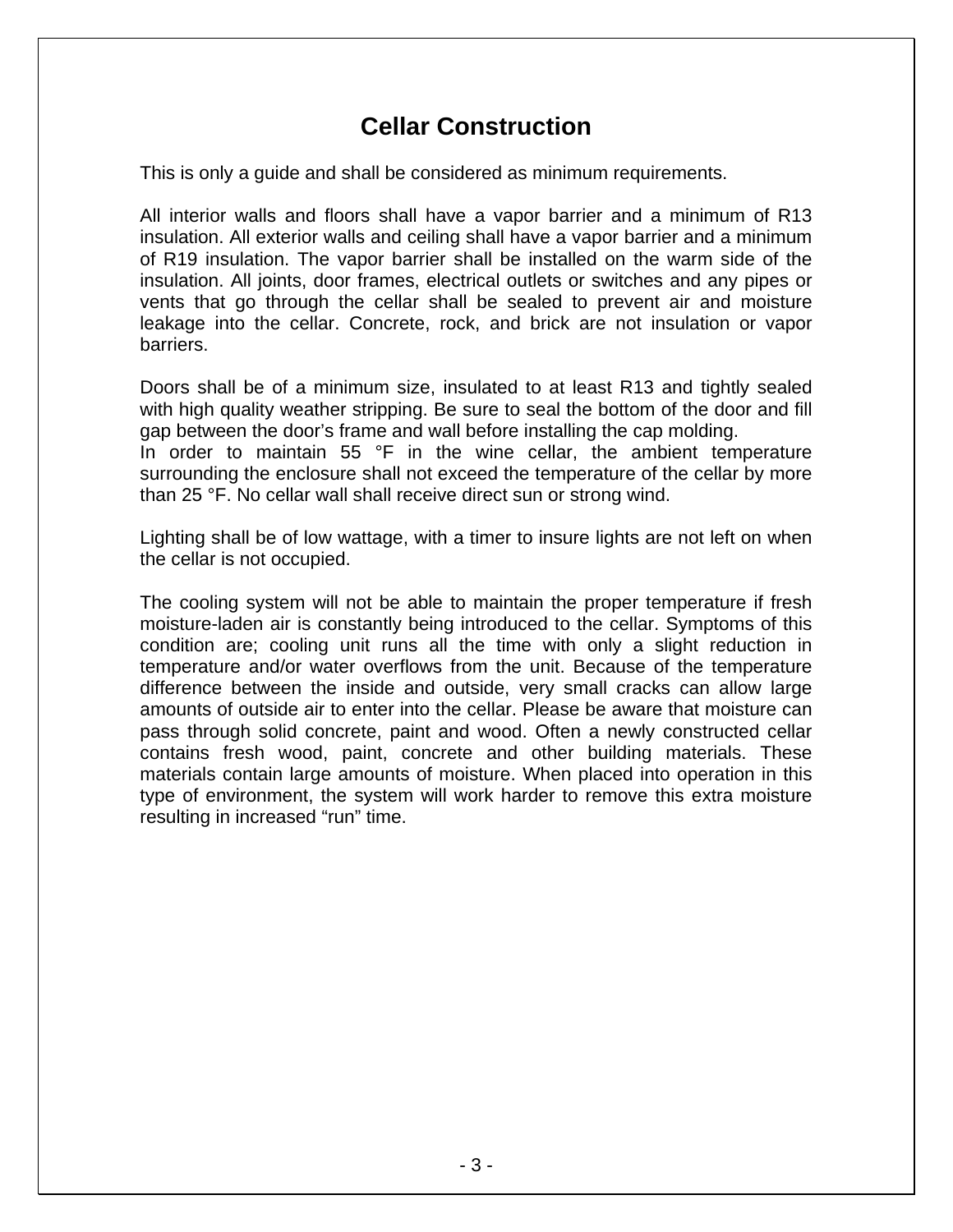# **Features and Specifications**

- Wine-Mate ceiling mount split cooling systems WM-2500~8500SSD are designed and used to provide a cold temperature between 50~65 °F for a properly insulated wine cellar.
- The wine cellar will maintain humidity range within 50~70% RH.
- These temperature and humidity ranges like in natural caves are optimized for long term storage of wine.
- SSD units consist of a condensing unit and an evaporator unit; they are connected by a liquid line and an insulated suction line.
- SSD condensing units can be located away from the wine cellars 50 ft so that noise and compressor vibration are isolated.
- SSD evaporator units provide two way air supply operation. The evaporator units can be installed on the ceiling in the center of a wine cellar.



**Fig. 1 SSD Ceiling Split Cooling System** 

#### **NOTE:**

**Capacity is determined under the cellar, the cellar ambient and the condensing unit ambient temperatures of 55**°**F, 75**°**F and 90**°**F, with R13 interior and R19 exterior insulations. Any higher ambient temperatures, lower insulations will cause reducing capacity and the cellar temperature may not be maintained at 55**°**F.** 

#### **CAUTION:**

**If the installation area will be below 50°F, purchase a low ambient condition kit.**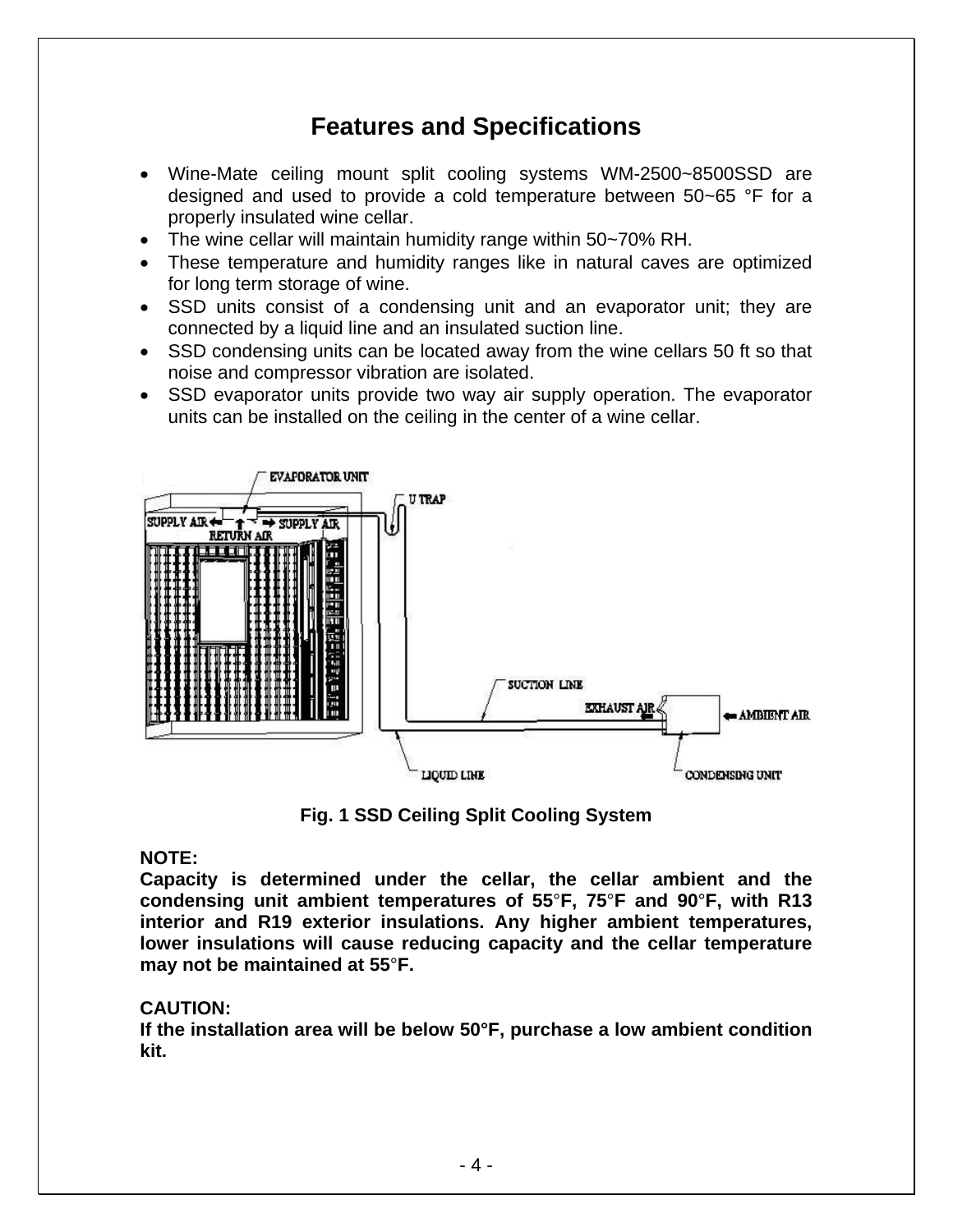#### **NOTE: To prepare rough-in, leave minimum 4" clearances for electrical wiring and refrigeration piping.**

| <b>Model No</b> | <b>Evap Unit</b><br>WE"xDE"xHE" | <b>Cond Unit</b><br>L''xD''xH'' | Btu/h<br><b>CFM</b> | <b>Cellar Size</b><br>(cu ft) | Refrigerant        | <b>Electrical</b><br>Evap Unit/<br><b>Cond Unit</b> | Weight (lb)<br>Evap Unit/<br><b>Cond Unit</b> |
|-----------------|---------------------------------|---------------------------------|---------------------|-------------------------------|--------------------|-----------------------------------------------------|-----------------------------------------------|
| WM-             | WM-25SFCD                       | <b>WM-250SCU</b>                | 2500                | 250                           | R <sub>134</sub> a | $115V - 60HZ - 1A$                                  | 20/40                                         |
| 2500SSD         | 23x17.5x7.5                     | 18x14x12                        | 350                 |                               |                    | 115V-60HZ-5.7A                                      |                                               |
| WM-             | WM-45SFCD                       | <b>WM-450SCU</b>                | 4500                | 1000                          | R <sub>134</sub> a | $115V - 60HZ - 1A$                                  | 25/60                                         |
| 4500SSD         | 23x17.5x10.5                    | 18x14x12                        | 460                 |                               |                    | 115V-60HZ-6.9A                                      |                                               |
| WM-             | WM-65SFCD                       | <b>WM-650SCU</b>                | 6500                | 1500                          |                    | 115V-60HZ-1.5A                                      |                                               |
| 6500SSD         | 29.875x21x11.75                 | 24x18x18                        | 660                 |                               | R <sub>134</sub> a | 115V-60HZ-12A                                       | 35/90                                         |
| WM-             | WM-85SFCD                       | <b>WM-850SCU</b>                | 8500                | 2000                          | R <sub>134</sub> a | 115V-60HZ-1.5A                                      | 40/115                                        |
| 8500SSD         | 29.875x21x13.5                  | 24x18x18                        | 810                 |                               |                    | 115V-60HZ-15A                                       |                                               |

The specifications and dimensions are listed as follows:

Also see Fig. 3, 4, 5 & 6 for further info.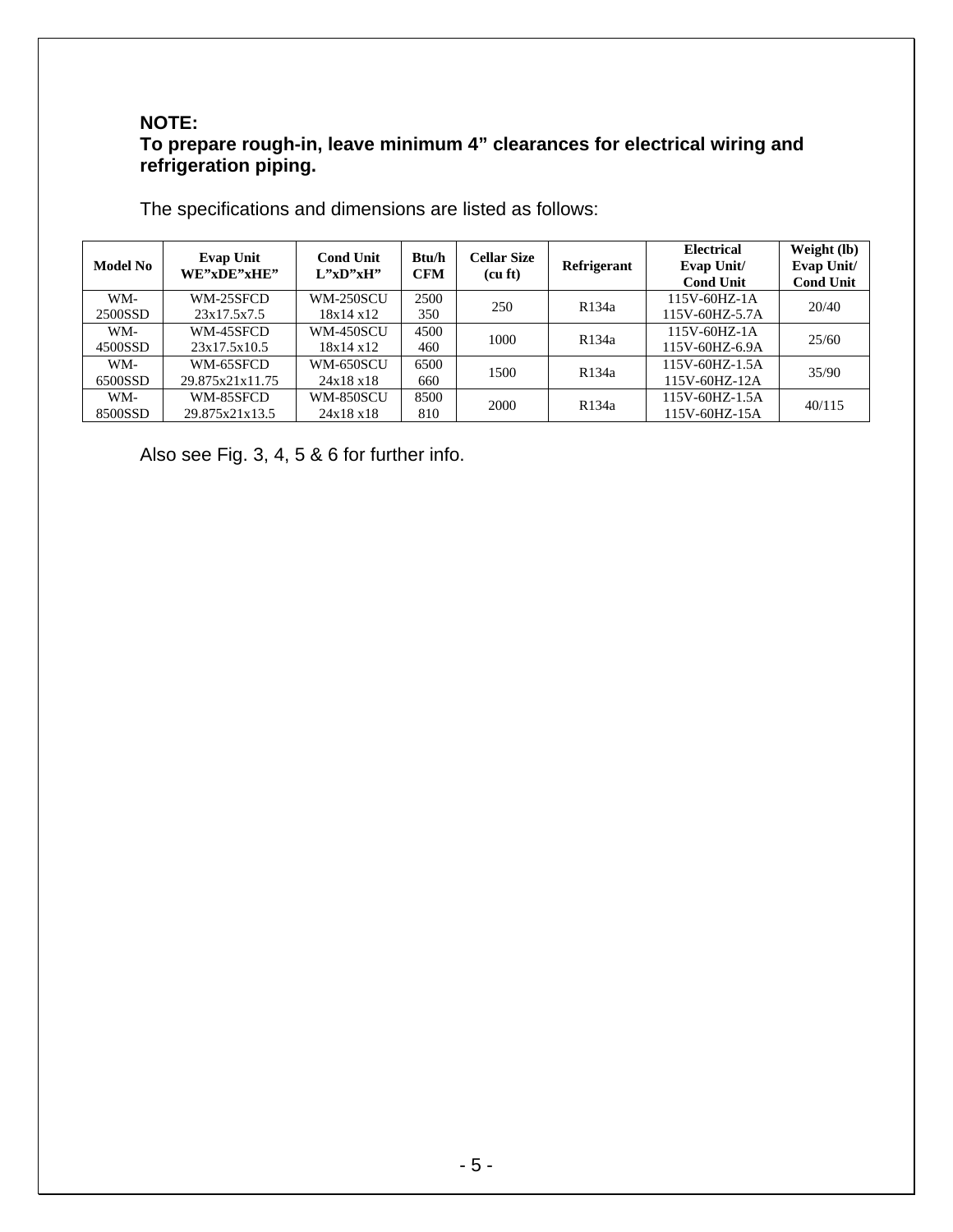# **Temperature and Humidity**

# **1. The controller**



# **Fig. 2 TEMPERATURE CONTROLLER**

### **1) Keys**

**SET:** To display set-point; in programming mode it selects a parameter or confirms an operation.

**:** To start a manual defrost.

- **:** To see the maximum stored temperature; in programming mode it browses the parameter codes or increases the displayed value.
- **:** To see the minimum stored temperature; in programming mode it browses the parameter codes or decreases the displayed value.

**0**: To turn on/off the power to the unit.

**+ :** To lock/unlock the keypad.

**SET+**  $\blacktriangledown$ : To enter in the programming mode.

**SET+4:** To return to the temperature display.

### **2) Lock and unlock the keys**

To lock the keys, press up + down keys  $\blacktriangle + \blacktriangledown$  until POF is displayed; to unlock the keys, press up + down keys  $\rightarrow +\infty$  until PON is displayed.

# **3) Display**

During normal operating conditions, the display shows the value measured by the air temperature probe. In case of active alarm, the temperature flashes alternately to the code alarm. The LED functions are listed as follows.

| <b>LED</b> | <b>MODE</b> | <b>FUNCTION</b>                 |
|------------|-------------|---------------------------------|
|            | ΟN          | Compressor enabled              |
|            | Flashing    | Anti-short cycle enabled        |
|            | ΟN          | Defrost cycle enabled           |
|            | ON          | Fan enabled                     |
|            | Flashing    | Fan delay after defrost enabled |
|            | <b>ON</b>   | Alarm occurring                 |
| °C/°F      | ON          | Temperature measuring unit      |
| ⊒∘0∩∘      | Flashing    | Programming mode                |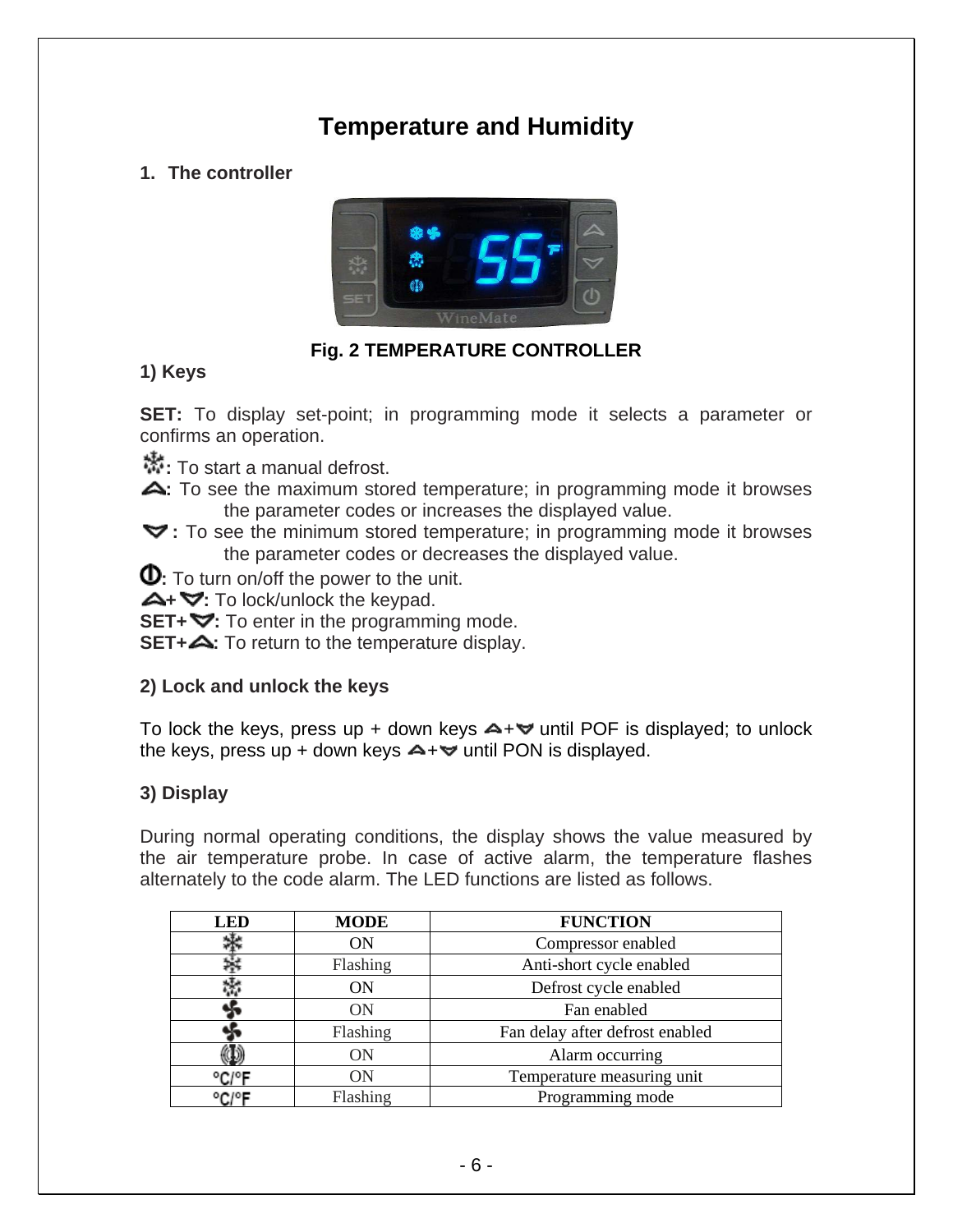# **4) Alarm Signals**

| <b>MESSAGE</b> | <b>CAUSE</b>             | <b>FUNCTION</b>                        |
|----------------|--------------------------|----------------------------------------|
| D1             | Temperature probe faulty | Compressor switching to Con and CoF    |
| HА             | High temperature alarm   | Probe temperature ALU higher than the  |
|                |                          | setting temperature; Outputs unchanged |
| ΙA             | Low temperature alarm    | Probe temperature ALL lower than the   |
|                |                          | setting temperature; Outputs unchanged |
| `А             | External alarm           | All outputs off                        |

The alarm codes are described as follows.

Probe alarms P1", start a few seconds after the fault in the related probe; they automatically stop a few seconds after the probe restarts normal operation. Check connections before replacing the probe. Temperature alarms "HA", "LA" automatically stops as soon as the temperature returns to normal value. Alarm "CA" (with i1F=PAL) recovers only by switching off and on the instrument.

### **2. Temperature Setting**

- Set the temperature at 55 °F for the optimum aging of wine
- On initial start-up, the time required to reach the desired temperature will vary, depending on the quantity of bottles, temperature setting and surrounding temperature.
- Allow 24 hours to stabilize the temperature for each new temperature setting operation

#### **3. How to see temperature set-point**

1) Press and immediately release the **SET** key, the display will show the set-point value.

2) Press again and immediately release the **SET** key to display the probe value.

#### **4. How to change the set-point**

1) Press and hold the **SET** key until the "°C" or "°F" LED starts flashing and the set-point is displayed.

2) Press the up/down keys  $\triangle / \triangledown$  to change the set-point value within 10 sec.

3) Press the **SET** key again to store the new set-point value.

**NOTE**: The unit turns on at set-point **Set** plus regulation differential **Hy** after antishort cycle **AC** has elapsed; the unit turns off at set-point **Set**.

### **5. Manual Defrost**

Press and hold the defrost  $\mathbb{R}^k$  key until defrost starts. The defrost indicator will be on.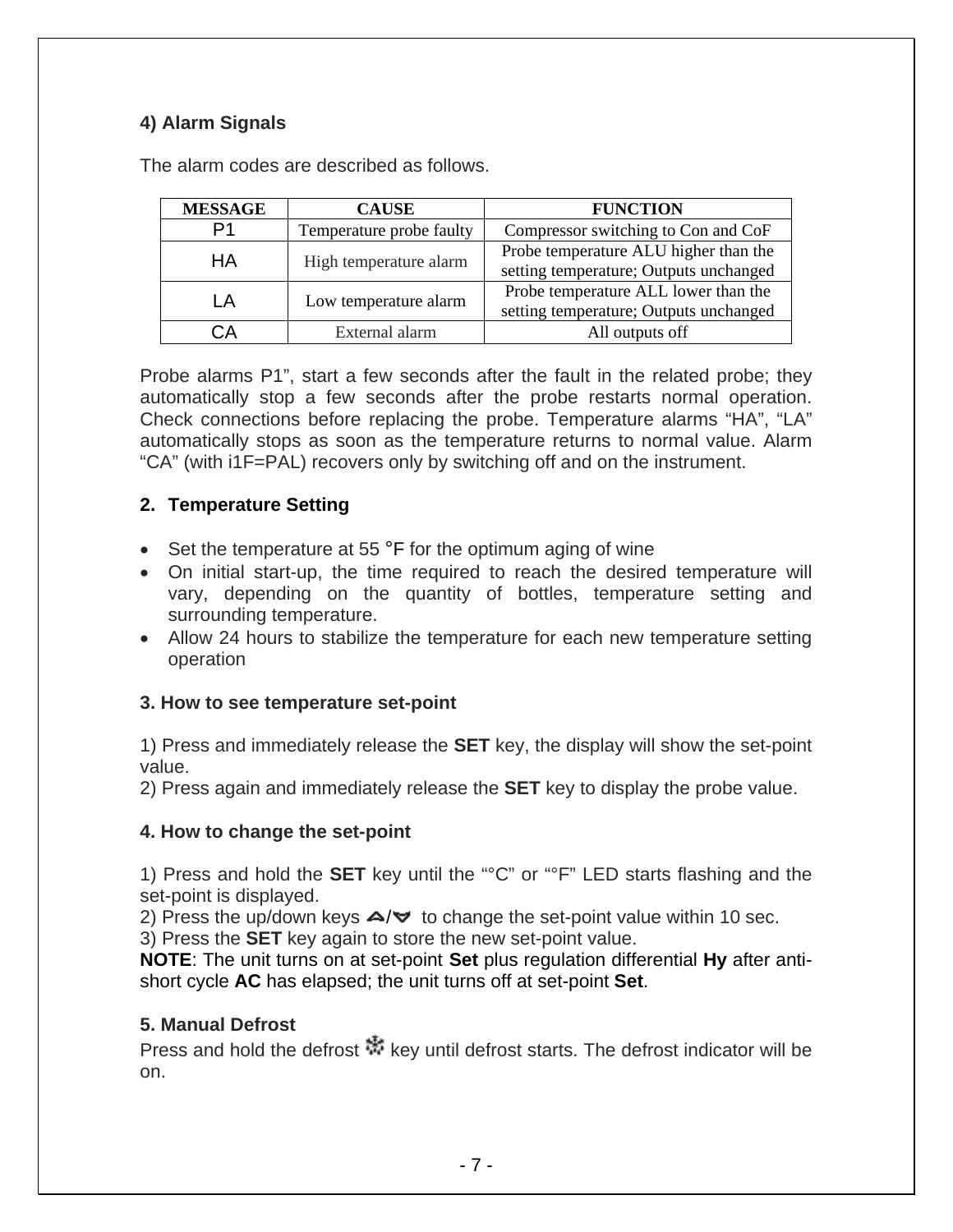#### **6. Parameter Programming**

1) Press and hold the **SET** + veys until the "°C" or "°F" LED starts flashing, then release the keys.

2) Press and hold again the **SET**  $+\vee$  keys until the **Pr2** label is displayed, then release the keys. The first parameter **Hy** will be displayed.

3) Press up/down keys $\triangle$ / $\triangledown$  to scroll to the required parameter within 10 sec.

4) Press the "**SET**" key to display its value.

5) Use up/down keys  $\blacktriangle \blacktriangledown$  to change its value within 10 sec.

6) Press "**SET**" to store the new value and the display will flash 3 times.

7) **To exit:** Press **SET + △** or wait 15sec without pressing a key.

| <b>PARAMETER</b> | <b>DESCRIPTION</b>                             | <b>DEFAULT VALUE</b>                           |
|------------------|------------------------------------------------|------------------------------------------------|
| Set              | set-point $(^\circ)$                           | 55                                             |
| Hy               | temperature regulation differential $(°)$      | 4                                              |
| AC               | anti-short cycle delay (min)                   | 10                                             |
| Con              | compress on with probe faulty (min)            | 15                                             |
| CoF              | compress off with probe faulty (min)           | 30                                             |
| CF               | temperature unit ( ${}^{\circ}F/{}^{\circ}C$ ) | F: Fahrenheit                                  |
| rES              | display resolution                             | in: integer                                    |
| dLy              | temperature display delay (min)                |                                                |
| <b>ot</b>        | probe calibration $(°)$                        | $\theta$                                       |
| LS.              | minimum set-point $(°)$                        | 50                                             |
| <b>US</b>        | maximum set-point $(°)$                        | 65                                             |
| idF              | defrost cycle interval time (hour)             | 12                                             |
| MdF              | defrost cycle endurance time (min)             | 30                                             |
| <b>ALC</b>       | temperature alarm type                         | rE: relative to set-point                      |
| <b>ALU</b>       | high temperature alarm (°)                     | 10                                             |
| <b>ALL</b>       | low temperature alarm (°)                      | 10                                             |
| <b>AFH</b>       | alarm recovery differential (°)                | 5                                              |
| ALd              | temperature alarm delay (min)                  | 60                                             |
| dAO              | temperature alarm delay on startup (hr)        | 23                                             |
| SAA              | heater set-point $(°)$                         | 40                                             |
| <b>SHy</b>       | heater regulation differential (°)             | $\overline{4}$                                 |
| <b>FSU</b>       | fan action                                     | Std                                            |
| FnC              | fan operating mode                             | C-n: on with compressor $&$ off during defrost |
| Fon              | fan on with compressor off (min)               | $\theta$                                       |
| FoF              | fan off with compressor off (min)              | 15                                             |

**NOTE**: Depending on the controller, not all parameters are used.

#### **7. How to calibrate the air probe**

If the actual cellar temperature differs from the setting temperature, set parameter **ot** = actual cellar temperature minus set-point.

#### **8. How to adjust defrost cycle**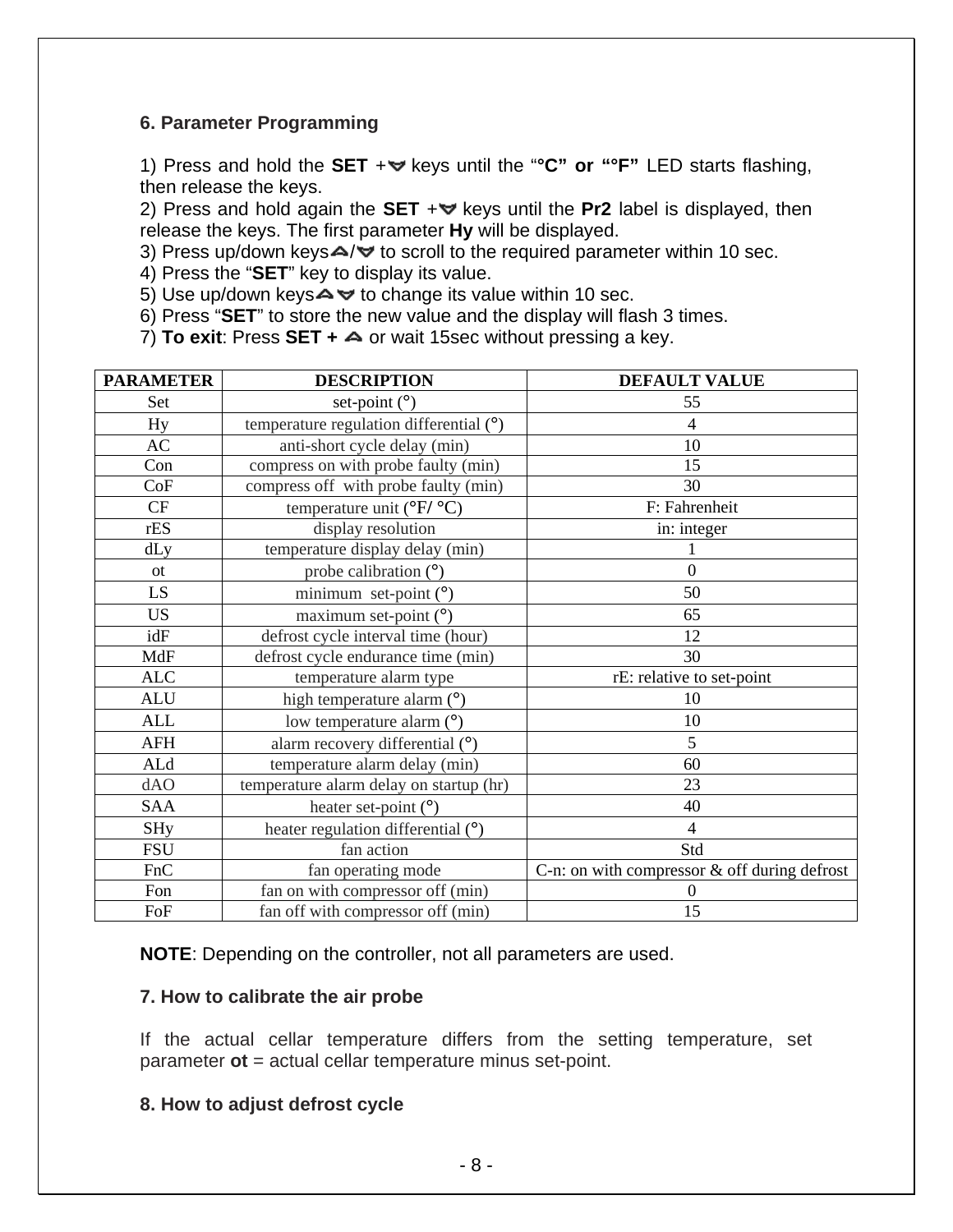In case there is excessive frost, the parameters  $\mathbf{FnC} = C-y$ ,  $\mathbf{idF} = 4$  and  $\mathbf{MdF} =$ 20 can be used to avoid frost.

#### **9. How to adjust the humidity**

The parameter **Fon** is used to adjust the humidity in the wine cellar. Higher **Fon**  results in higher relative humidity. Use a separate hygrometer to monitor the humidity.

#### **10. How to set alarm call**

1) Speech notice will be sent to your phones when the cellar temperature is **ALU** higher or **ALL** lower than the set-point **Set**.

2) In order to test the call function, set parameters  $A \cdot d = 0$  and  $dA O = 0$ . After testing, set **Ald** = 60 and **dAO** = 23.

#### **11. How to set low cellar temperature heater**

The heater turns on at **SAA** minus **Shy;** the heater turns off at **SAA**. **NOTES:** 

- Use a forced air heater to warm up the wine cellar.
- If there is a thermostat on the heater, bypass it or set the thermostat at the highest level.

If the heater runs more than 10 A current, use a 120VAC coil contactor.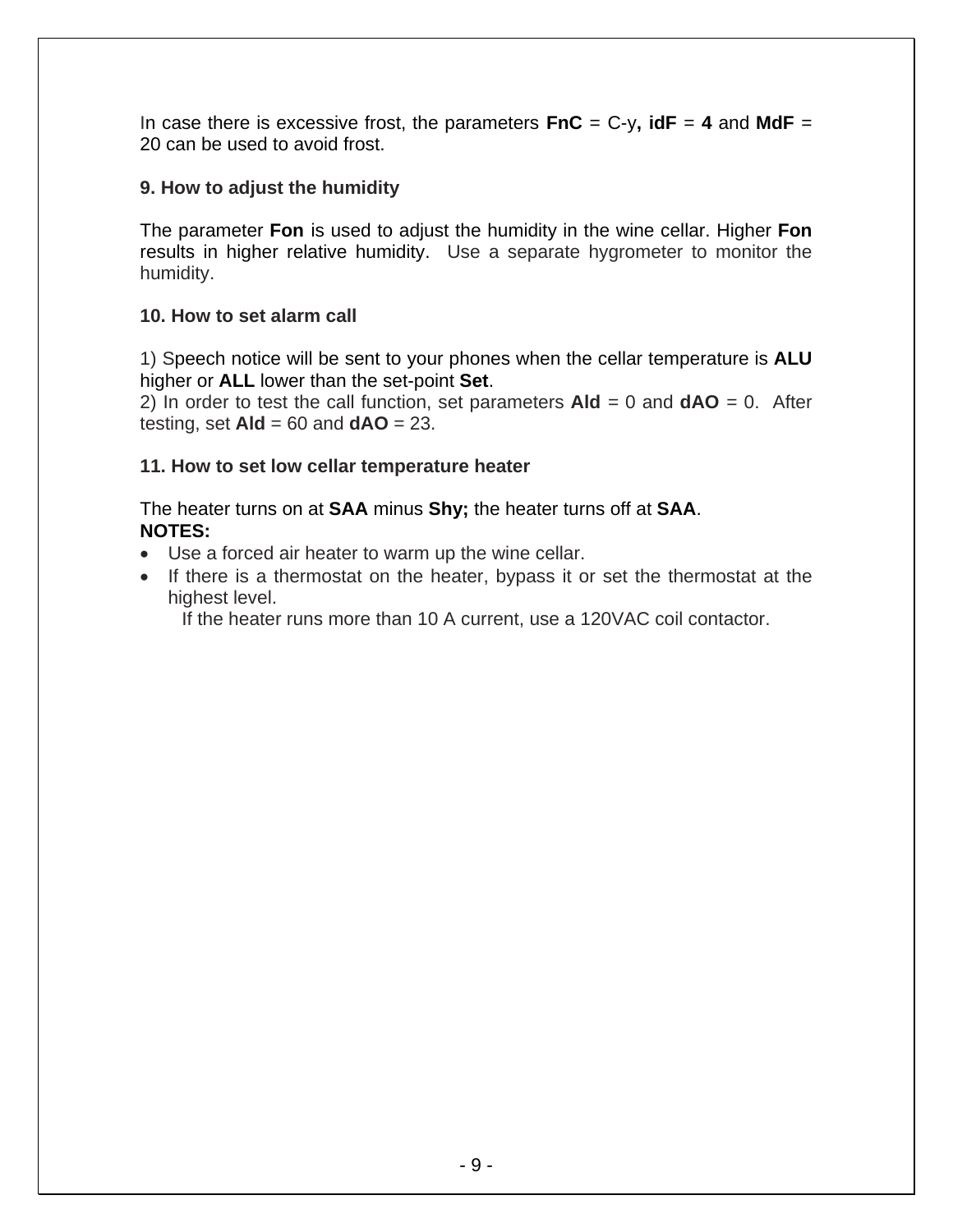# **Care Guide**



#### **ELECTRIC SHOCK HAZARD**

Disconnect the electrical power before servicing any components. Failure to do so can result in death or electrical shock.

In general, always unplug system or disconnect power while doing care.

## **1. Coil Cleaning**

- Clean the condenser coil regularly. Coil may need to be cleaned at least every 6 months.
- Use a vacuum cleaner with an extended attachment to clean the coil when it is dusty or dirty.

## **2. Condensate Removing**

• Remove the excessive condensate if it is accumulated in the wine cellar at high humidity conditions.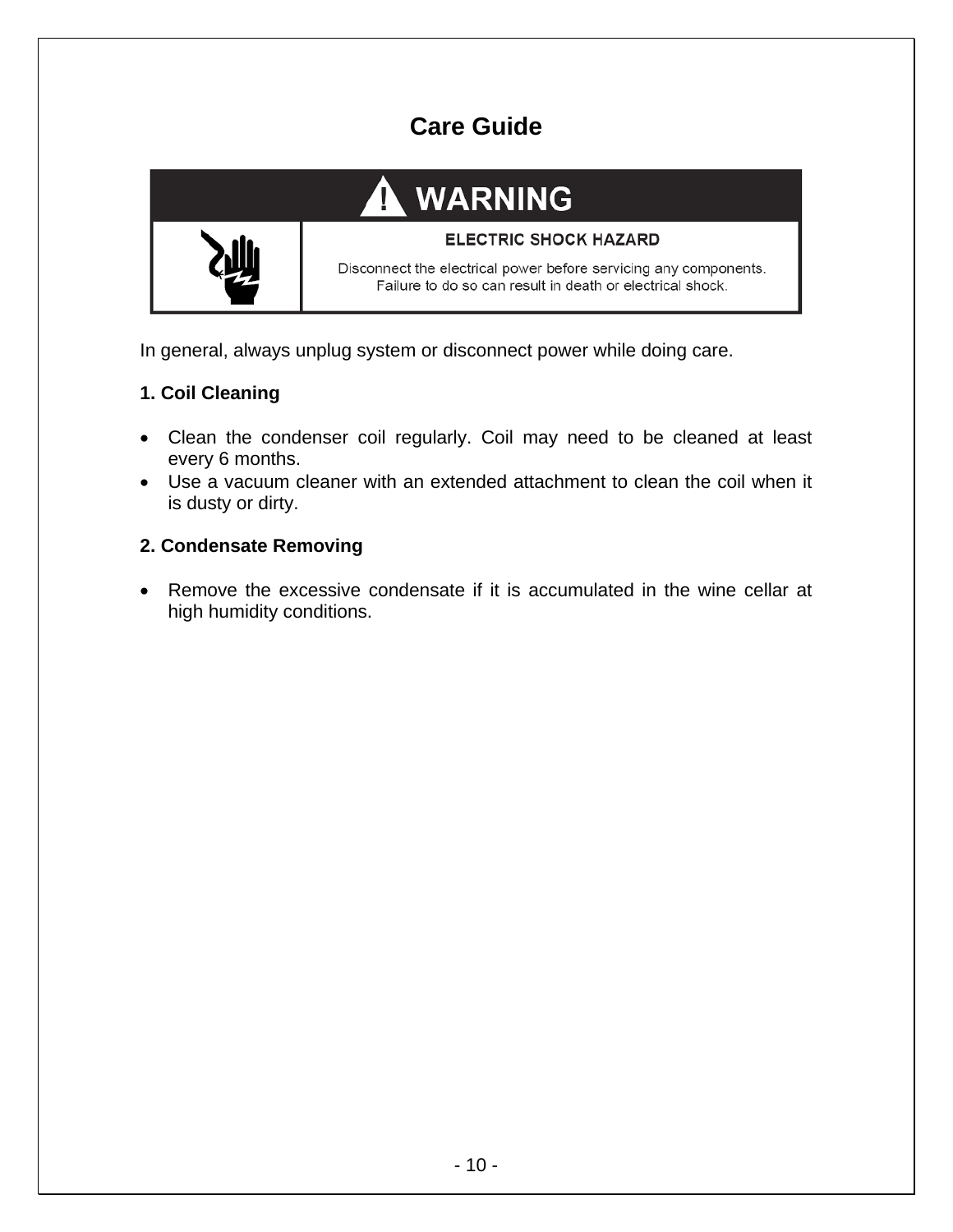# **User's Troubleshooting**

This Troubleshooting Chart is not prepared to replace the training required for a professional refrigeration service person, not is it comprehensive.

| <b>Complaint</b> | <b>Possible Causes</b>                              | <b>Response</b>                                  |
|------------------|-----------------------------------------------------|--------------------------------------------------|
| 1. Unit not      | Power cord not plugged<br>a.                        | Check power cord<br>а.                           |
| running          | No power from supply<br>b.                          | Check receptacle and fuses<br>b.                 |
|                  | Incorrect or loose wirings<br>c.                    | Check all wirings and connections<br>c.          |
|                  | Low voltage<br>d.                                   | Contact an authorized electrician<br>d.          |
|                  | Setting higher than<br>ambient<br>е.                | Lower temperature setting<br>е.                  |
|                  | temperature<br>f.<br>Waiting for cut-in             | f.<br>Wait                                       |
|                  | Defrost light blinking                              | Unit is under defrost mode                       |
|                  | g.<br>Compressor light blinking<br>h.               | g.<br>Unit is under anti-short cycle delay<br>h. |
|                  | Defective controller<br>i.                          | Call service for diagnosis<br>i.                 |
| 2. Unit not      | a. Anti-short cycle                                 | a. Reset AC                                      |
|                  |                                                     |                                                  |
| starting, but    |                                                     |                                                  |
| temperature      |                                                     |                                                  |
| rising high      |                                                     |                                                  |
| 3. Temperature   | a. Air probe                                        | a. When using an air probe, the wine             |
| fluctuating      |                                                     | bottle<br>temperature<br>mainly<br>is            |
|                  |                                                     | controlled<br>by<br>the<br>average<br>air        |
|                  |                                                     | temperature. If the set-point is $55^{\circ}$ F  |
|                  |                                                     | with the differential 4F, the cooling            |
|                  |                                                     | unit turns on at $59^{\circ}$ F<br>of air        |
|                  |                                                     | temperature (It may be higher than               |
|                  |                                                     | 59°F if it is in anti-short cycle or             |
|                  |                                                     | defrost cycle) and turns off at 55°F             |
|                  |                                                     | of air temperature. The average air              |
|                  |                                                     | temperature is $57^{\circ}$ F, and then the      |
|                  |                                                     | wine temperature is around 57+/-                 |
|                  |                                                     | 0.5°F. The air is light enough to                |
|                  |                                                     | change so quickly that it maintains              |
|                  |                                                     | relatively<br>constant<br>average                |
|                  |                                                     | temperature that would prevent wine              |
|                  |                                                     | bottle temperature from fluctuating.             |
| 4. Temperature   | Temperature setting high<br>a.                      | Lower the setting<br>а.                          |
| high, unit       |                                                     |                                                  |
| stopping         |                                                     |                                                  |
| and starting     |                                                     |                                                  |
|                  |                                                     |                                                  |
| normally         |                                                     |                                                  |
| 5. Temperature   | Air<br>touching<br>the<br>probe<br>a.               | Move the air probe away from the<br>a.           |
| high, unit       | coil,<br>displaying<br>evaporator<br>temperature ok | evaporator                                       |
| stopping         | Air probe in cold-air supply,<br>b.                 | Move the air probe away from the<br>b.           |
| and starting     | displaying temperature ok                           | cold-air supply                                  |
| with short       | Failed controller and probe<br>c.                   | Call service for diagnosis<br>c.                 |
| running time     |                                                     |                                                  |
| 6. Temperature   | Improper cellar insulation & seal<br>a.             | Check insulation, gasket and door<br>a.          |
|                  |                                                     | opening                                          |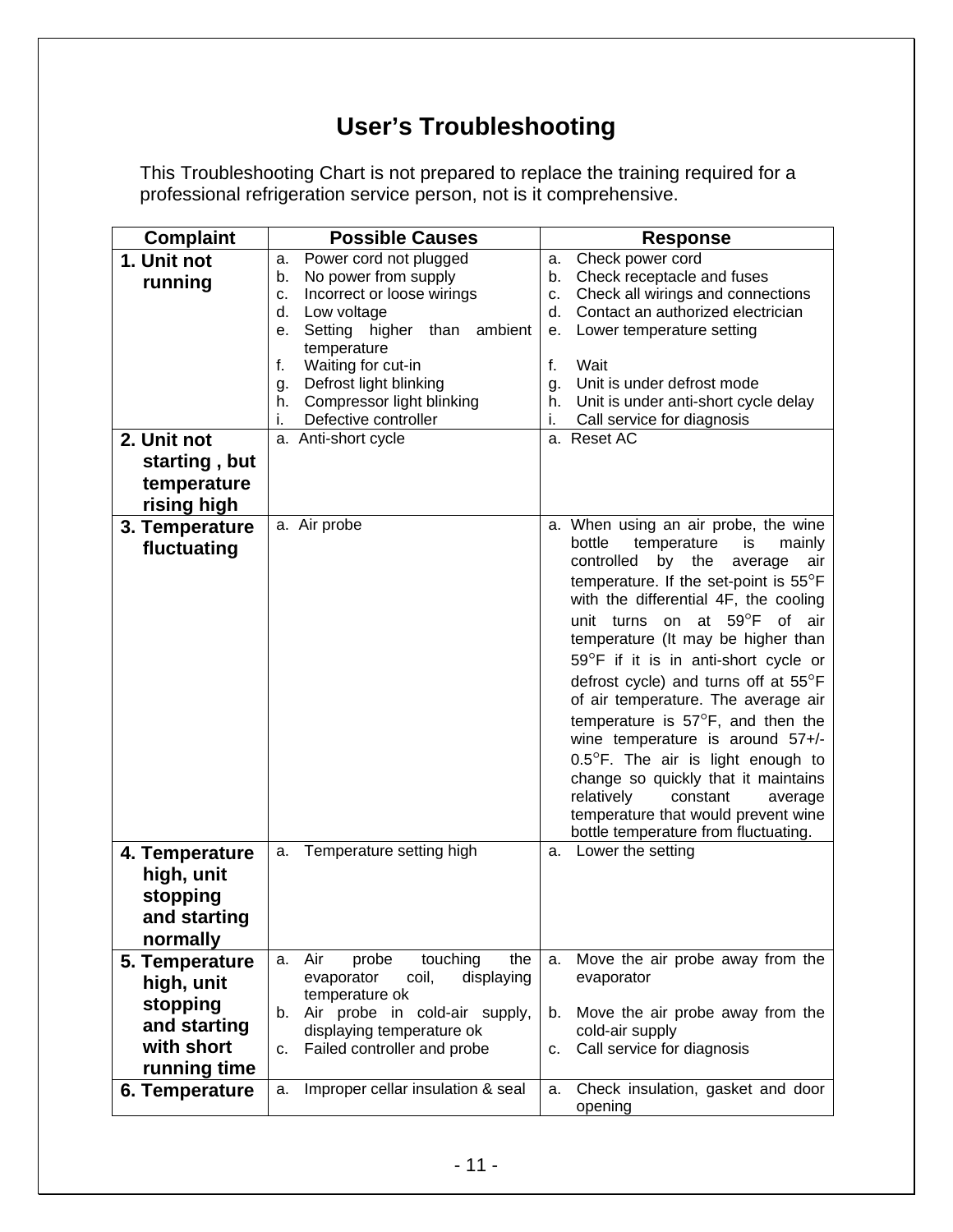|                 | Cellar too large<br>b.                   | Check for excessive size<br>b.               |
|-----------------|------------------------------------------|----------------------------------------------|
| high or not     | Ambient temperature too high<br>c.       | Check installation location<br>C.            |
| cooling and     |                                          |                                              |
| running         | <b>Exhaust restricted</b><br>d.          | Leave minimum 3 feet clearance for<br>d.     |
| continually     |                                          | the hot air exhaust side and leave           |
|                 |                                          | minimum 1 foot clearance for the             |
|                 |                                          | ambient air intake side                      |
|                 | Malfunctioning fans<br>е.                | Check for both evaporator and<br>е.          |
|                 |                                          | condenser fans                               |
|                 | f.<br>Evaporator or condenser airflow    | Check for air restrictions, air short-<br>f. |
|                 |                                          | circulation, grille directions               |
|                 | <b>Dirty Condenser</b><br>g.             | Clean condenser<br>g.                        |
|                 | Iced evaporator<br>h.                    | Defrost and reset temperature<br>h.          |
|                 | Refrigeration system restriction<br>i.   | i.<br>Call service                           |
|                 | j.<br>Refrigerant leak                   | j.<br>Call service                           |
|                 | Undercharge or overcharge<br>k.          | Call service<br>k.                           |
|                 | Failed components<br>I.                  | Check compressor windings, start<br>L.       |
|                 |                                          | relay and overload protector                 |
| 7. Unit running | a. Improper cellar insulation & seal     | a. Check insulation, gasket and door         |
| too long        |                                          | opening                                      |
|                 | b. Exhaust restricted                    | b. Leave minimum 3 feet clearance for        |
|                 |                                          | the hot air exhaust side and leave           |
|                 |                                          | minimum 1 foot clearance for the             |
|                 |                                          | ambient air intake side                      |
|                 | c. Cellar too large                      | c. Check for excessive size                  |
|                 | d. Ambient temperature $> 90^{\circ}$ F  | d. Check for installation location           |
|                 |                                          |                                              |
|                 | e. Dirty Condenser                       | e. Clean condenser                           |
|                 | Improper condenser air flow<br>f.        | f.<br>Check for fan<br>short<br>and<br>air   |
|                 |                                          | circulation                                  |
| 8. Condenser    | Incorrect or loose wirings<br>a.         | Check all wirings and connections<br>a.      |
|                 | <b>Failed components</b><br>b.           | Check start relay, start capacitor,<br>b.    |
| fan running     |                                          | overload protector, compressor.              |
| but             | Liquid<br>refrigerant<br>the<br>in<br>c. | Call service.<br>C.                          |
| compressor      | compressor                               |                                              |
| not running     |                                          |                                              |
| 9. Compressor   | Fan blade stuck<br>a.                    | Check for proper clearance<br>a.             |
| running but     | Incorrect or loose wirings<br>b.         | Check all wirings<br>b.                      |
|                 | <b>Failed motors</b><br>c.               | Call service<br>c.                           |
| condenser       | d. Fan cycle control                     | d. Check for setting                         |
| fan not         |                                          |                                              |
| running         |                                          |                                              |
| 10. Temperature | Failed components<br>a.                  | Check compressor windings, start<br>a.       |
| high,           |                                          | relay and overload protector.                |
|                 | Improper condenser airflow<br>b.         | Check for condenser fan<br>b.                |
| compressor      | Dirty condenser<br>c.                    | Clean condenser<br>C.                        |
| stopping        | Overcharge of refrigerant<br>d.          | Call service for removing refrigerant<br>d.  |
| and starting    | Discharge or suction pressure<br>е.      | Call service for information<br>е.           |
| but very        | too high                                 |                                              |
| short           |                                          |                                              |
| running time    |                                          |                                              |
|                 | a. Post-compressor<br>fan<br>running     | a. Reset FON                                 |
| 11. Evaporator  | mode for humidity modulation             |                                              |
| fan running     |                                          |                                              |
| too long        |                                          |                                              |
| 12. Evaporator  | Incorrect or loose wirings<br>a.         | Check all wirings and connections<br>a.      |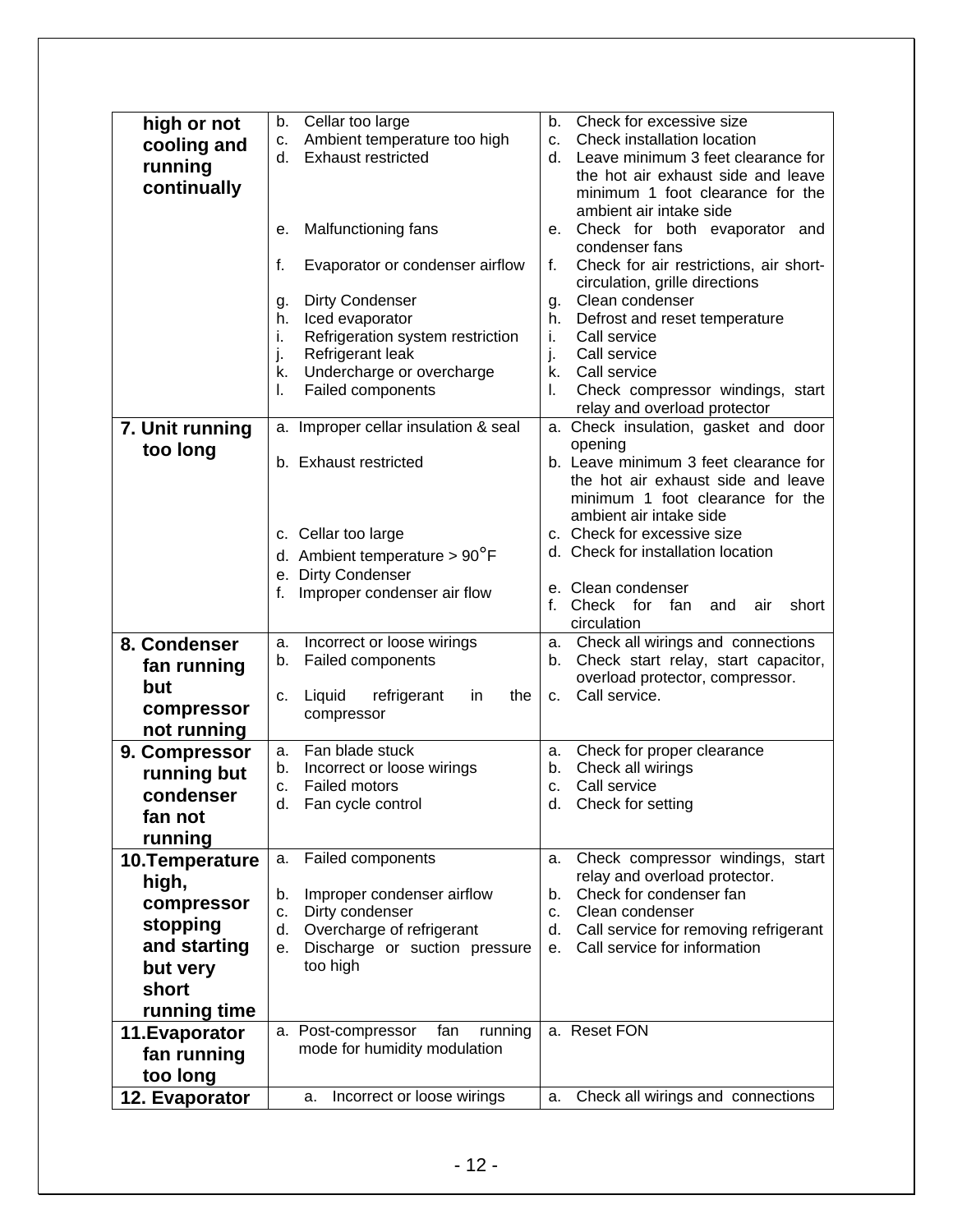| fan running                           | <b>Failed components</b><br>b.         | Check start relay, start capacitor,<br>b.    |  |
|---------------------------------------|----------------------------------------|----------------------------------------------|--|
| but                                   |                                        | overload protector, compressor.              |  |
| condensing                            | Low refrigerant<br>c.                  | Call service<br>c.                           |  |
|                                       |                                        |                                              |  |
| unit not                              |                                        |                                              |  |
| running                               |                                        |                                              |  |
| 13. Temperature                       | a. Low temperature setting             | a. Raise the setting                         |  |
| low                                   | b. Low ambient temperature             | b. Move to another location                  |  |
|                                       | c. Air probe fault                     | c. Check probe connections or change         |  |
|                                       |                                        | a new one                                    |  |
|                                       | d. Temperature controller fault        | d. Change a new one                          |  |
|                                       |                                        |                                              |  |
| 14. Evaporator                        | a. Evaporator air flow restriction     | a. Check for fans and CFM                    |  |
|                                       | b. Condenser air flow restriction      | b. Check for fans and CFM                    |  |
| freezing up                           | c. Not stopping due to air leak, high  | c. Check for seal, door<br>opening,          |  |
|                                       | ambient temperature<br>low<br>or       | ambient<br>temperature<br>and                |  |
|                                       | temperature setting                    | temperature setting                          |  |
|                                       | d. Defective controller or probe       | d. Check for controller and probe            |  |
|                                       | e. Low ambient temperature             | e. Change defrost cycle                      |  |
|                                       | f. Initially working then stopping,    | Call service<br>f.                           |  |
|                                       | moisture in the system                 |                                              |  |
|                                       | g. Refrigerant low or leaking          | g. Call service                              |  |
|                                       | h. Expansion valve blockage            | h. Call service                              |  |
| 15. Water leak                        | a. Air leak in the wine cellar causing | a. Check for air leak                        |  |
|                                       | excessive condensate                   |                                              |  |
|                                       | b. High humidity causing excessive     | b. Use drain line                            |  |
|                                       | condensate                             |                                              |  |
|                                       | c. Evaporator air flow restriction     | c. Check supply air flow or air TD           |  |
|                                       | d. Drain restricted or unit not level, | d. Clean the drip tray and drain line        |  |
|                                       | and water overflowing                  |                                              |  |
|                                       | e. Drip tray leak (No water overflow   | e. Seal the leak using silicone sealant      |  |
|                                       | but leak)                              |                                              |  |
| <b>16.Excessive</b>                   | a. Air leak in the wine cellar causing | a. Check for any air leak                    |  |
| condensate                            | excessive condensate                   |                                              |  |
| in wine                               | b. High humidity causing excessive     | b. Use drain line                            |  |
|                                       | condensate                             |                                              |  |
| cellar                                | c. Drain restricted                    | c. Clean the drip tray and drain line        |  |
|                                       |                                        |                                              |  |
| 17.Condensate                         | Drain line restricted<br>а.            | Check for drain<br>а.                        |  |
| inside ducts                          | Continually running not stopping<br>b. | b.<br>raise<br>temperature<br>setting<br>or  |  |
|                                       |                                        | increase defrost cycle                       |  |
|                                       | Too cold supply air<br>c.              | Increase<br>air<br>flow<br>raise<br>or<br>c. |  |
|                                       |                                        | temperature setting                          |  |
| 18.Condensate                         | Duct not insulated<br>a.               | Check for insulation<br>a.                   |  |
| <b>High humidity</b><br>b.<br>outside |                                        | Use dehumidifier<br>b.                       |  |
| ducts                                 | Too cold supply air<br>c.              | Increase<br>air<br>flow<br>raise<br>c.<br>or |  |
|                                       |                                        | temperature setting                          |  |
| <b>19.Circuit</b>                     | Incorrect fuse or breaker<br>a.        | Check for proper fuse or breaker<br>а.       |  |
| tripping                              | Incorrect wirings<br>b.                | Check for wirings and connections<br>b.      |  |
|                                       | Failed components<br>c.                | Call service<br>c.                           |  |
| 20. Noisy                             | Mounting area not firm<br>a.           | Add support to improve installation<br>a.    |  |
| operation                             | Loose parts<br>b.                      | Check<br>fan<br>blades,<br>bearings,<br>b.   |  |
|                                       |                                        | washers, tubing contact and loose            |  |
|                                       |                                        | screws.                                      |  |
|                                       | Compressor overloaded due to<br>с.     | Check for airflow<br>C.                      |  |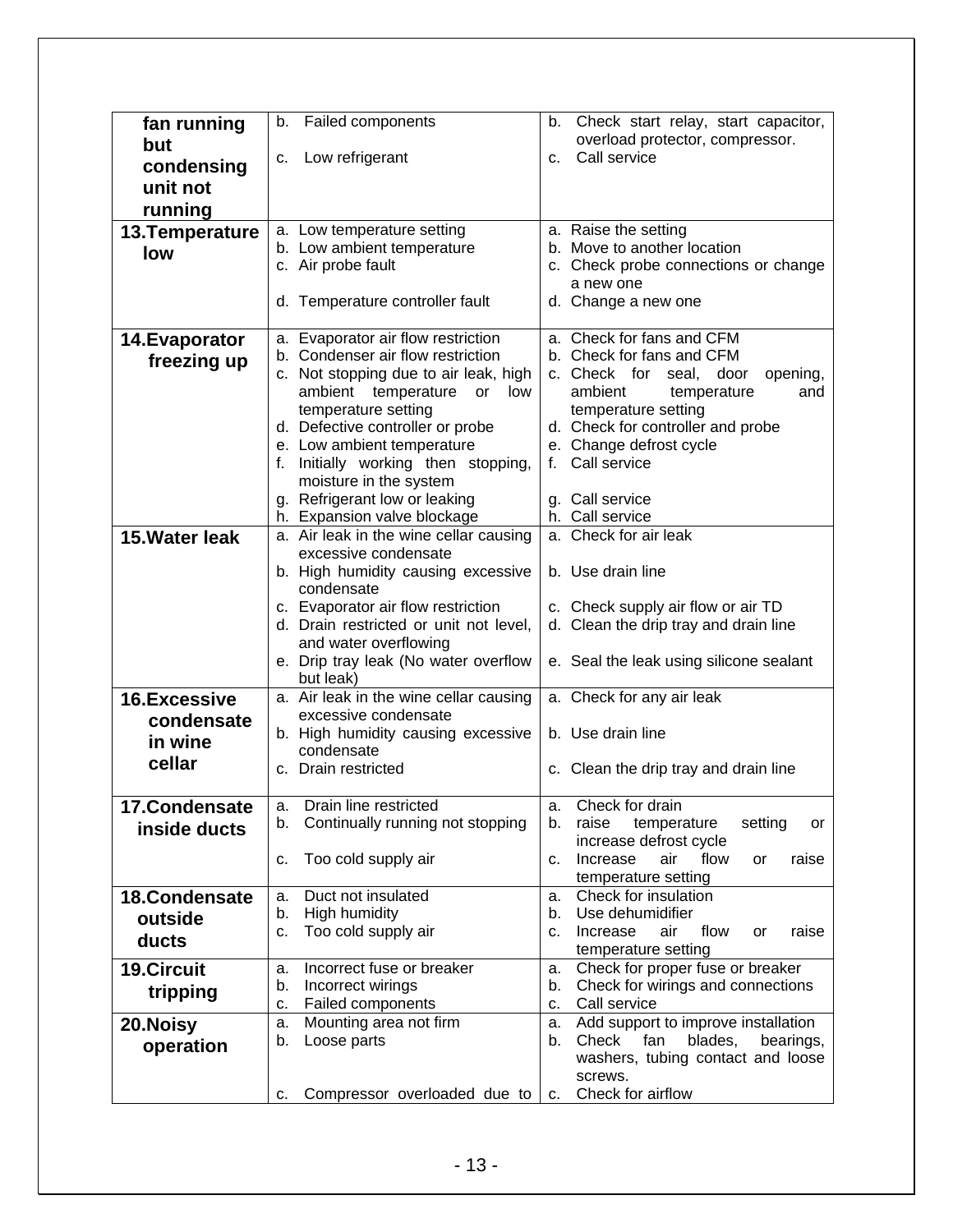| high ambient temperatures or<br>airflow restriction<br>Defective components | d. | Call service for checking internal<br>loose, inadequate lubrication and<br>incorrect wirings |
|-----------------------------------------------------------------------------|----|----------------------------------------------------------------------------------------------|
|-----------------------------------------------------------------------------|----|----------------------------------------------------------------------------------------------|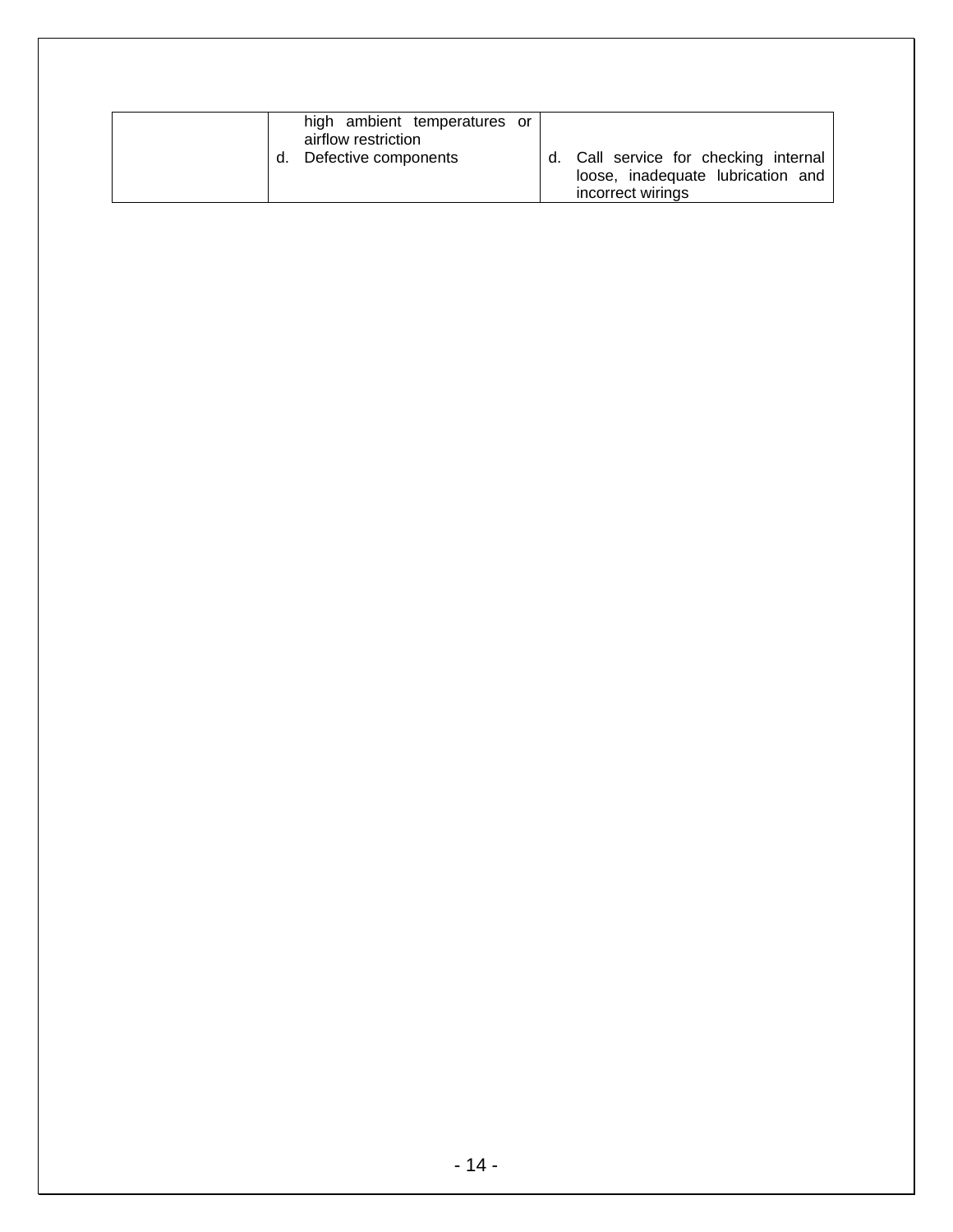# **Installer's Instructions**

# **WARNING**



Always check wiring harness connections before initiating any test procedures.

Disconnect electric power from the appliance before performing any maintenance or repairs.

Voltage checks should be made by inserting meter probes beside the wires in the connector blocks with the electric power source on and the connector block plugged in.

Resistance checks should be made on components with the electric power off and the connector block disconnected.

# **Federal law requires that WINE-MATE split cooling systems be installed by an EPA certified refrigeration technician.**

#### **1. General Instructions**

WINE-MATE split system is shipped as components and is ready for use only after a certified refrigeration technician has properly installed the system. Proper installation is critical. Vinotemp can only warrant the quality of the components. The installation and proper operation of the system must be warranted by the installer. Installation of the system must be done in accordance with all state and local building and electrical codes.

The condensing unit and evaporator unit are connected by a liquid line and an insulated suction line that are supplied by the installer. These lines must be properly sized for the distance between the two units. After the units and lines are connected, the system must be checked for restriction, pressurization and leak. Then the system must be evacuate and charged with refrigerant. Refrigerant amount will vary depending on the length of line set.

#### **Parts included:**

Evaporator Unit (liquid line solenoid valve and expansion valve installed) Condensing Unit (discharge and suction valves installed) Liquid Filter Liquid Indicator Temperature Controller (4.5"LX4.5"WX3.75"D) + Air Probe

#### **Parts not included:**

Liquid line copper tubing Suction line copper tubing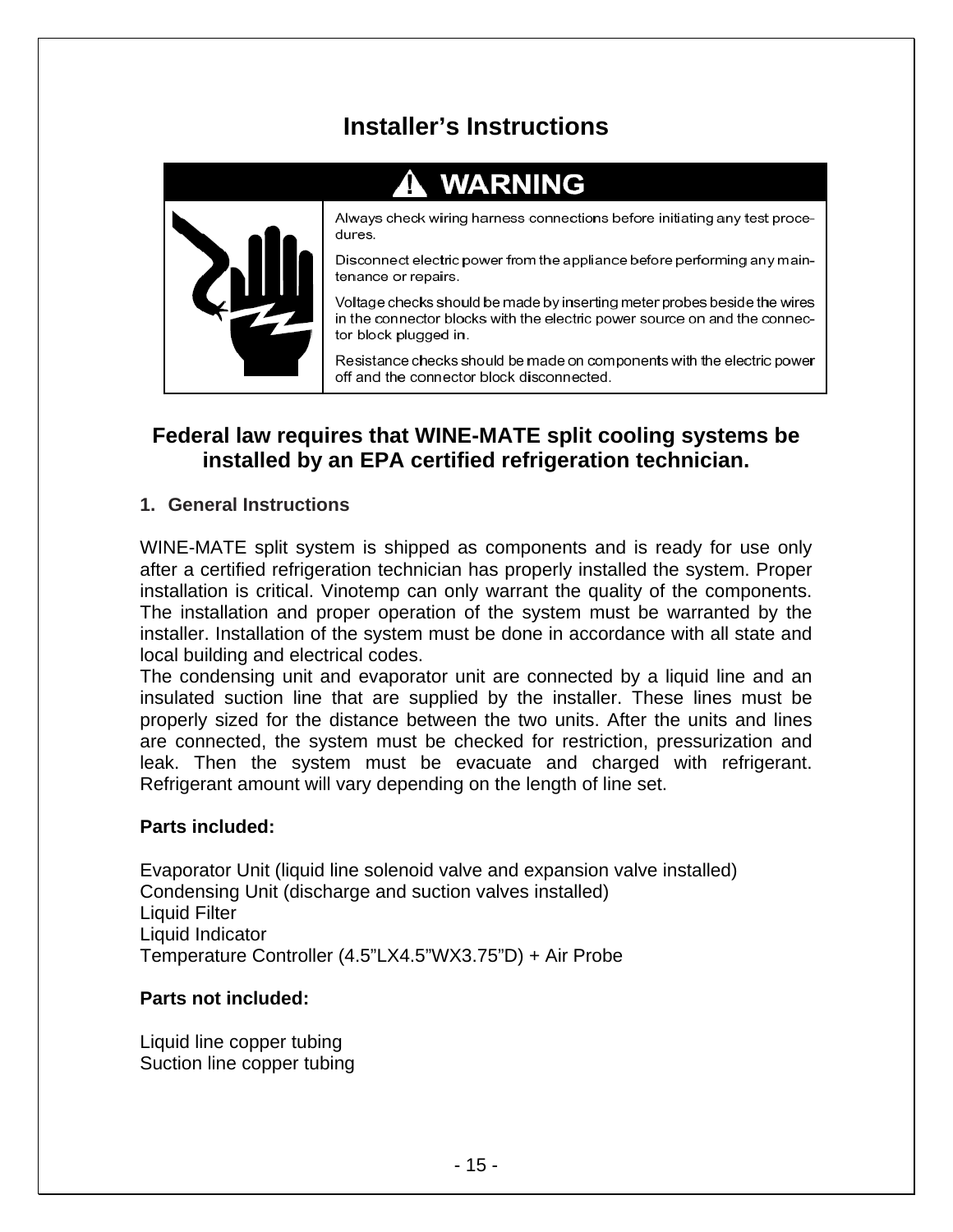# **CAUTION:**

**Liquid and suction line locations may differ from what are shown here, please check on the units for proper installation.** 



**Fig. 3 WM-25~45SFCD Evaporator Unit**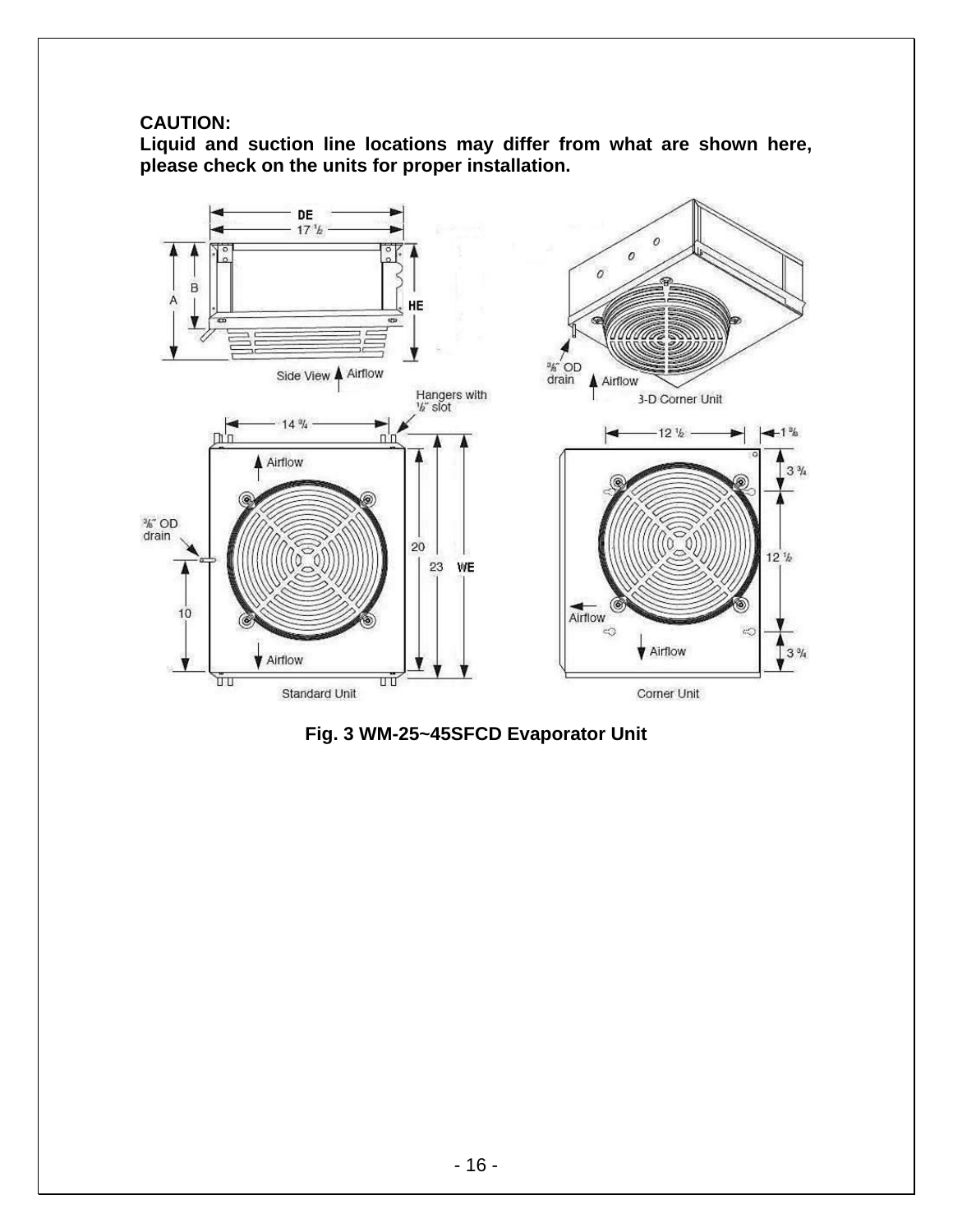

**Fig. 4 WM-65~85SFCD Evaporator Unit**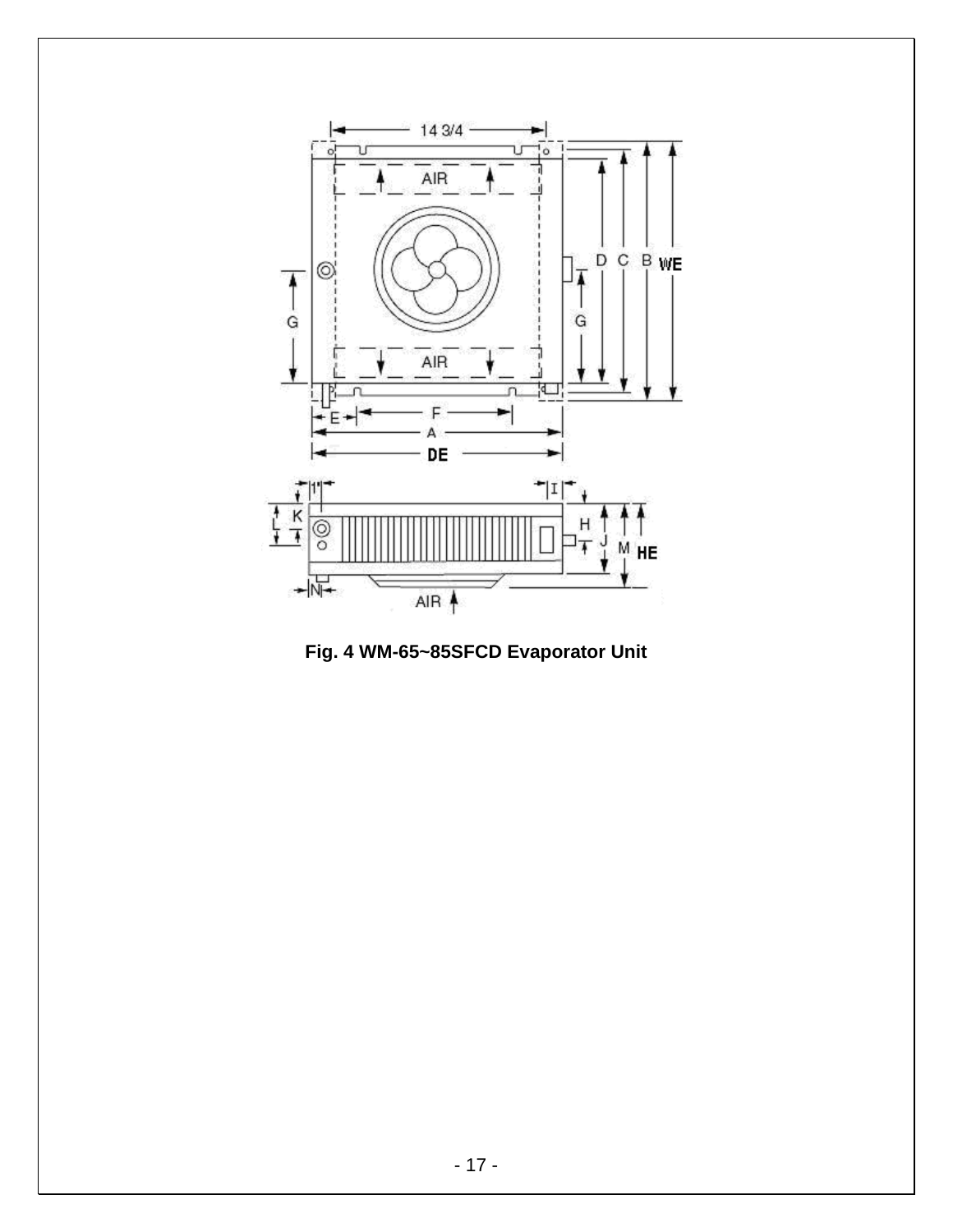

**Fig. 6 WM-650~850SCU Condensing Unit**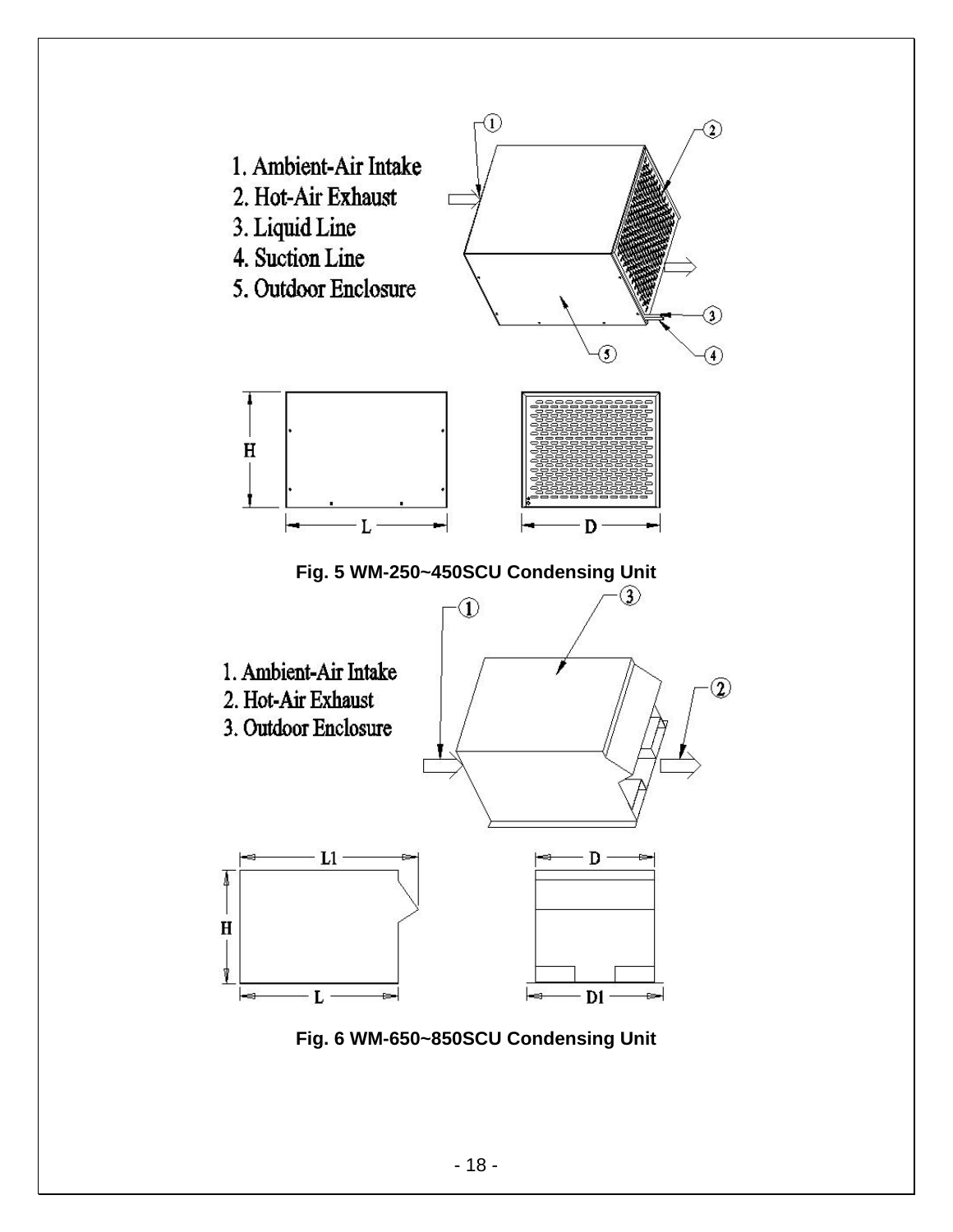

**Fig. 9 Temperature Controller (4.25"L X 3.75D X 4.25"H)**

# **2. Temperature Controller and Air Probe Installation**

- 1) The temperature controller can be mounted either inside or outside the wine cellar, but the air probe must be located inside the wine cellar.
- 2) The air probe shall be located in the wine cellar 5 ft above the floor or the air return area, but it shall not be located in the air supply area or other areas where air is not circulated.
- 3) Air probe can be pulled out of the temperature controller around 5 ft; if additional wires are needed, 18 gauge wires may be used to extend the air probe.

# **3. Evaporator Unit Installation**

- 1) The WM-25~85SFCD evaporator units shall be installed for ceiling mount with the supply air toward horizontal and return air on the bottom.
- 2) Air supply shall be unobstructed minimum 12" for a direct blow installation; leave 2" clearance for a deflector installation; air return shall be unobstructed minimum 6".
- 3) The units may be recessed into the ceiling with short curved rectangular ducts; CFM must be checked.
- 4) There is a gravity drain system used, so the unit shall be installed level or with a slight slope downward the drain connection and the drain line shall be installed slope down toward the drain. If rise-up is needed, a condensation pump must be used.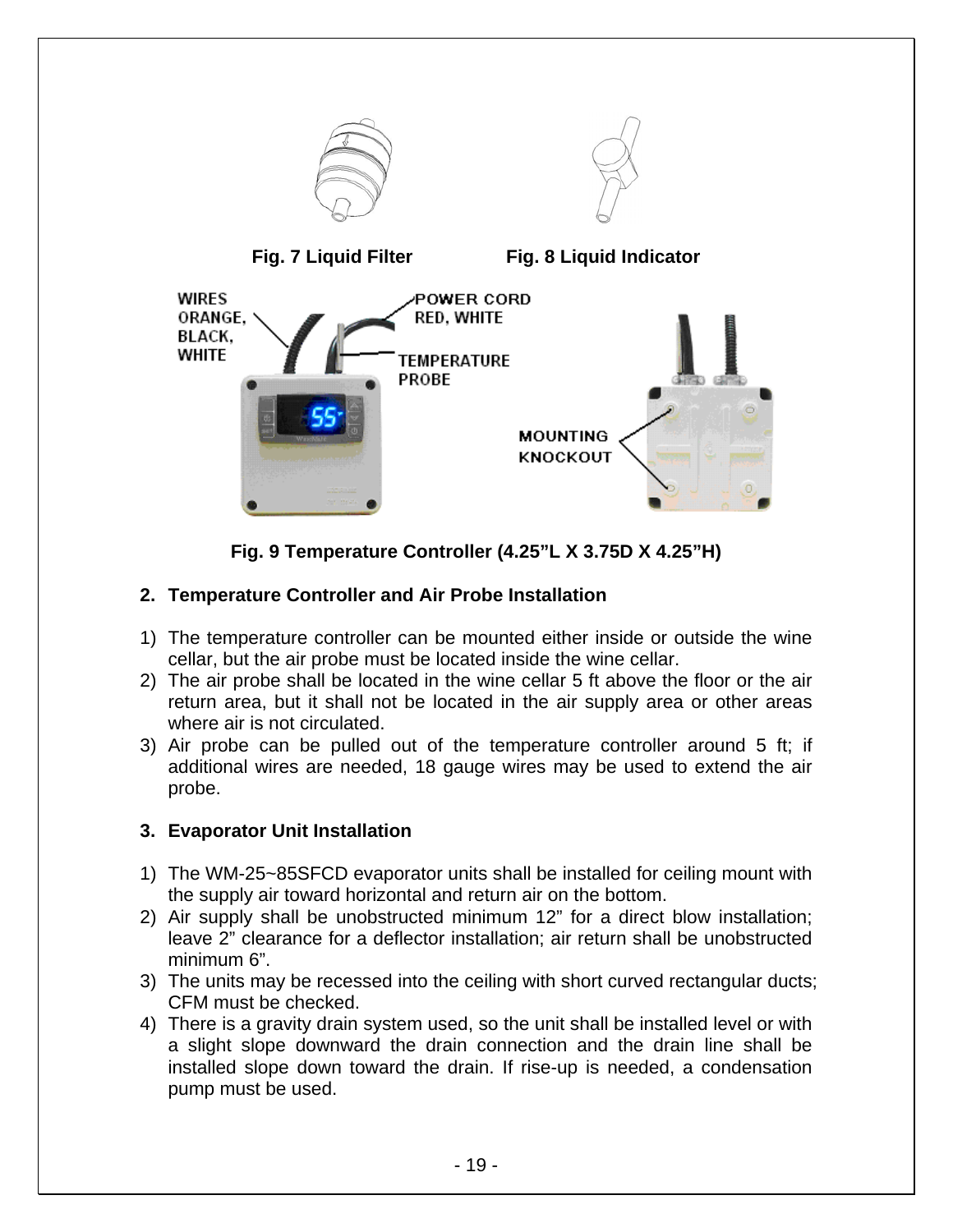#### **4. Condensing Unit Installation**

#### **CAUTION:**

**Low ambient condition kit is required if the installation area will be below 50°F. If the condensing unit is equipped with a low ambient condition kit, do not turn on the compressor until the condensing unit has been powered for minimum 12 hours.** 

- 1) Place the condensing units WM250~850SCU in a properly ventilated location. If it is not, heat exhausted by the condensing unit will build up and the cooling system will not operate properly.
- 2) Condensing unit shall be elevated to avoid possible flooding and shaded from direct sun. It shall not be exposed to temperatures higher than 110 °F or lower than  $50 °F$ .



- 3) Leave minimum 5 ft clearance for the exhaust side and leave minimum 1 foot clearance for the ambient air intake side.
- 4) Service valve operations
	- **1 Process or Manometer**
	- **2 Receiver Discharge or Compressor Suction**
	- **3 Liquid Line or Suction Line**
	- **4 Pressure Control**
- **Back Position**: Normal operation after installation is complete, process or manometer port is closed.
- **Front Position:** Storage or shipping operation, liquid or suction line connection is closed.

**Middle Position**: Installation operation, all ports are open for evacuation, charge and manometer.



**Fig. 10 ROTALOCK Valve Operation**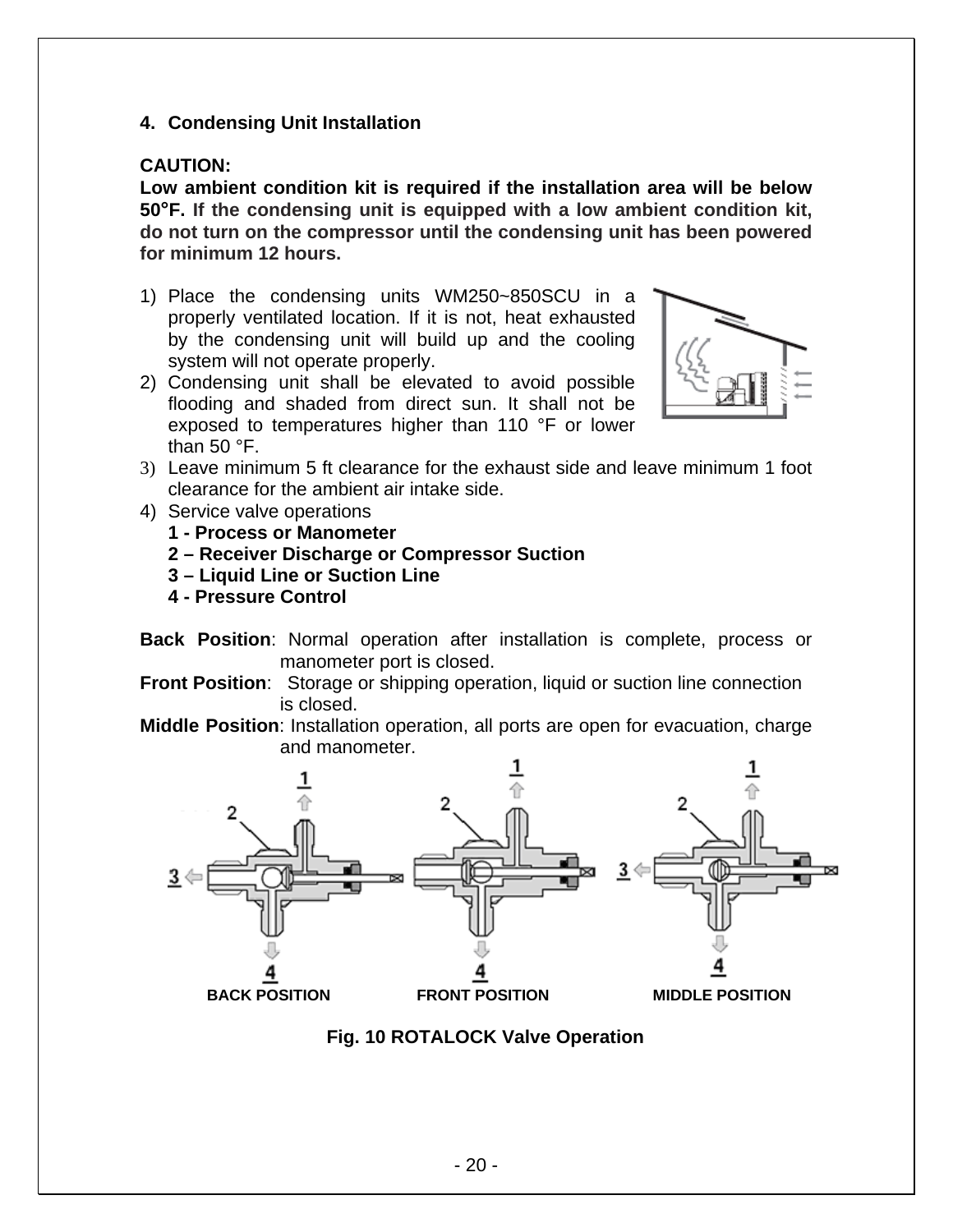

**Fig. 11 Base Valve Operation** 

**5. Checking Pressure Control Settings**

# **1) Use of the adjustable pressure control (if applicable for pump-down)**

Suction pressure setting: Cut out=5 psig; Cut in=25 psig; Differential=20 psig Head pressure setting: Cut out=230 psig; Cut in=150 psig; Differential=80 psig It may need to adjust the setting in the field to get the right cycle time.

## **A. P70 Single/Dual Control**



**B. PS2 Dual Control** 

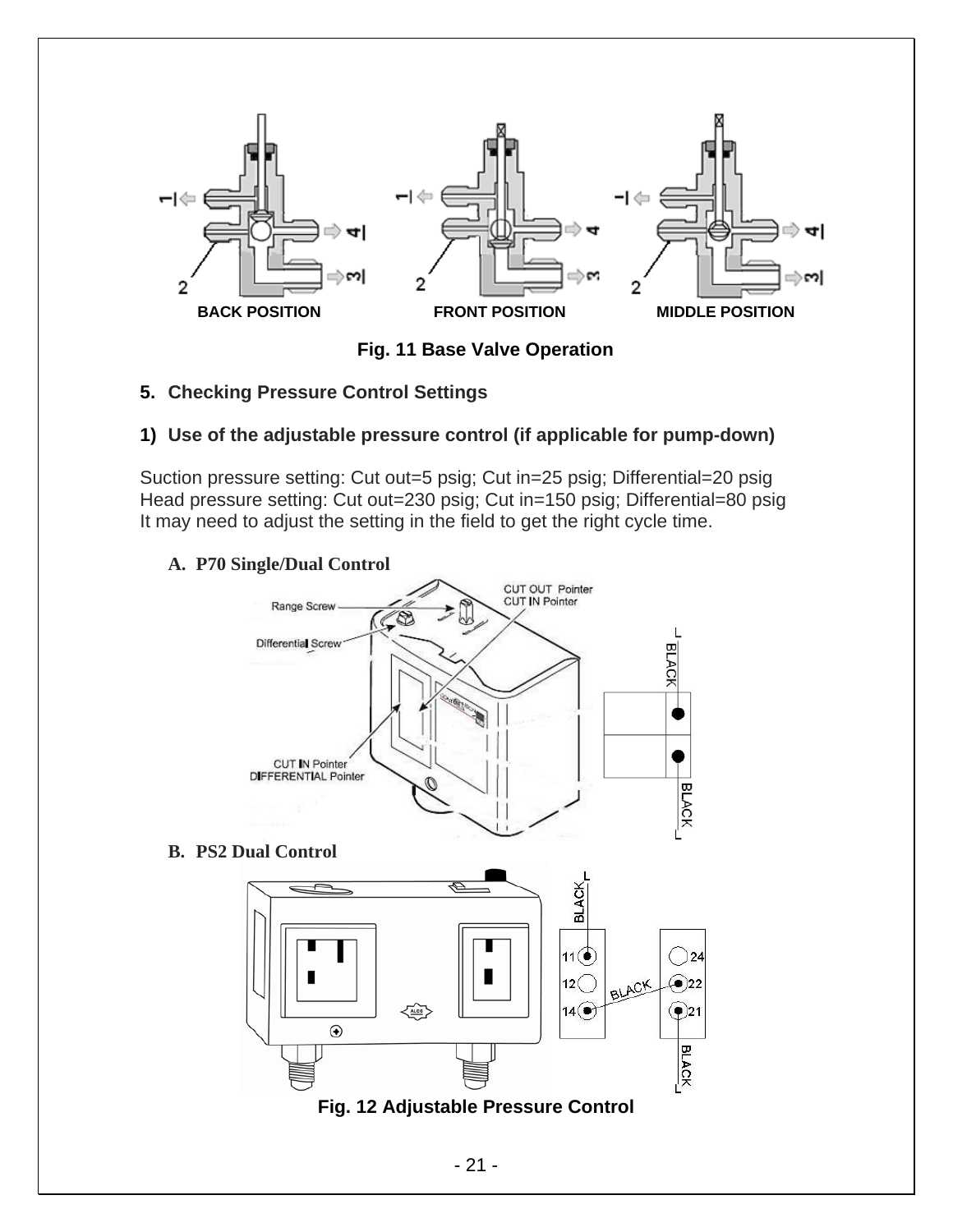### **2) Use of the encapsulated pressure control (if applicable)**



Fixed suction pressure setting: Cut in  $=$  32 psig; Cut out  $=$  10 psig

#### **Fig. 13 Fixed Pressure Control**

#### **3) Low ambient condition kit (if applicable)**

#### A. **Use of the condenser fan control**

Head pressure setting: Cut in=170 psig; Cut out=110 psig; Differential=60 psig It closes on rise of pressure. It may need to adjust the setting in the field to avoid fan short cycle.



**Fig. 14 Condenser Fan Cycle Control** 

#### B. **Use of the crankcase heater**

The crankcase heater is installed around the lower part of the compressor and shall be turned on all the time. The heater is self-regulated.

#### **6. Refrigeration Piping and Leak Testing**

#### **NOTES:**

• **The line connection sizes of liquid filter & indicator, the valve connection sizes of condensing unit and the line connection sizes of**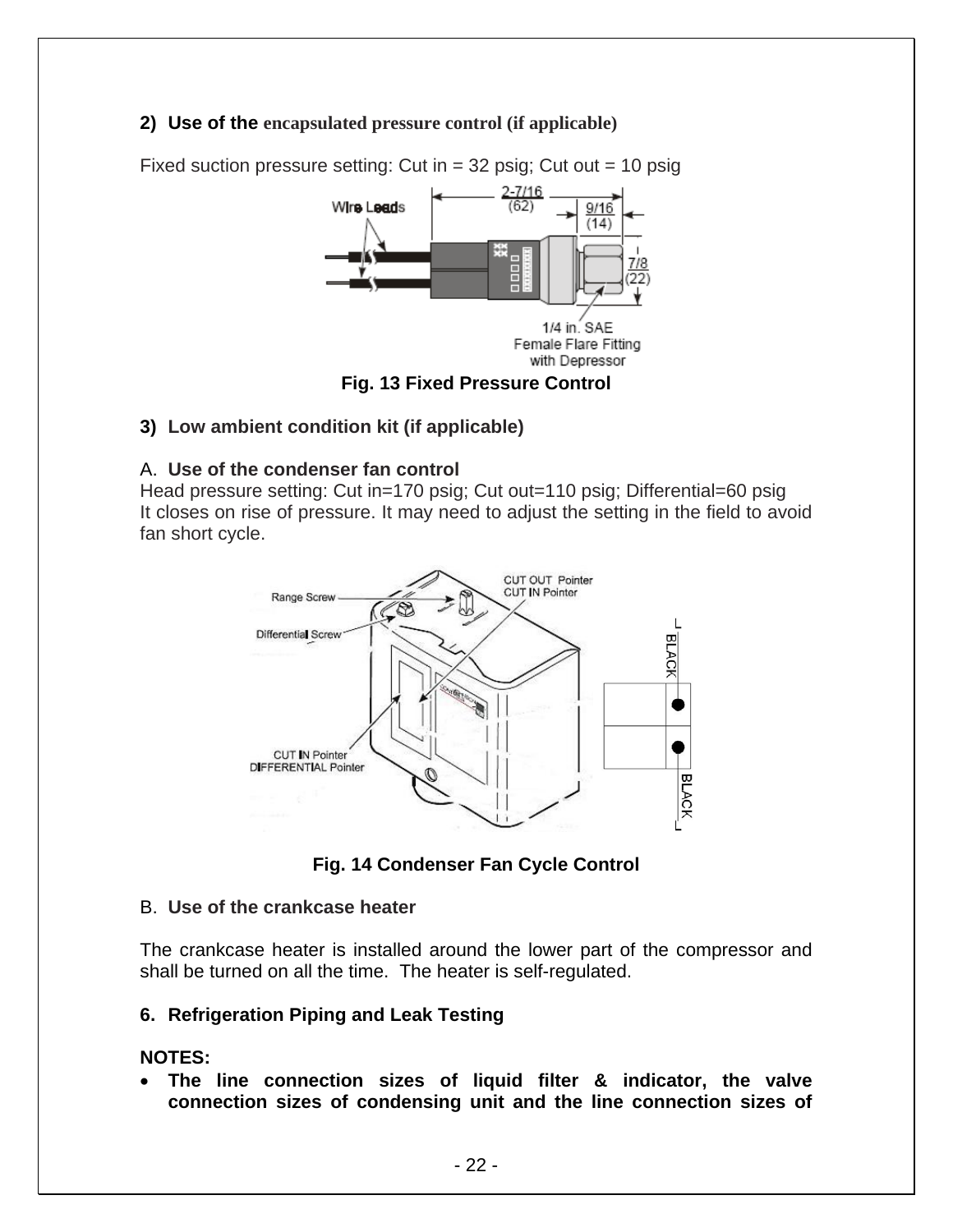**evaporator unit are not necessary the same as the listed refrigeration line sizes.** 

- **If the condensing unit is installed above the evaporator unit, use the suction line one listed size smaller.**
- **Expansion and solenoid valves have been installed on the liquid line in the evaporator unit.**
- 1) The installation order starts from condensing unit (including receiver and discharge valve), liquid line filter-drier, moisture-liquid indicator, liquid line, to evaporator unit (including liquid line connection, solenoid valve, expansion valve, and suction line connection), returning to insulated suction line, suction valve and then back to condensing unit.
- 2) If the condensing unit is located below the evaporator unit, use inverted U trap to prevent liquid from flooding back to the compressor; if the elevation difference is more than 10 ft or the line set exceeds 75 ft, use both inverted U trap and suction accumulator.
- 3) If the condensing unit is located more than 10 ft above the evaporator unit, use U trap to aid oil returning to the compressor.
- 4) Complete pipe brazing, check solenoid valve and expansion valve restrictions and test leak.
- 5) Hook up the drain line and check if water drains.

| Model No          | Equivalent<br><b>Line Set</b> | Liquid<br>Line | <b>Suction Line</b> | <b>Drain Line</b> | <b>Recommended</b><br><b>Charge</b> |
|-------------------|-------------------------------|----------------|---------------------|-------------------|-------------------------------------|
| <b>WM-2500SSD</b> | $\epsilon = 75$ FT            | 1/4" OD        | $3/8$ " OD          | $1/2$ " OD        | R <sub>134a</sub> /19 OZ            |
| WM-4500SSD        | $\epsilon = 75$ FT            | 1/4" OD        | $1/2$ " OD          | $1/2$ " OD        | R <sub>134</sub> a/26 OZ            |
| WM-6500SSD        | $\epsilon = 75$ FT            | 1/4" OD        | $1/2$ " OD          | $1/2$ " OD        | R <sub>134a</sub> /32 OZ            |
| <b>WM-8500SSD</b> | $\epsilon = 75$ FT            | $3/8$ " OD     | $5/8$ " OD          | $1/2$ " OD        | R <sub>134a</sub> /40 OZ            |

The line sizes and refrigerant charges are listed as follows.

### **7. Connecting Electrical Wires**

Connect all electrical components using the wiring diagrams in accordance with all state and local codes.

### **8. Evacuating, Charging and Starting the system**

### **CAUTION:**

- **Always use the superheat and subcooling, pressure readings to charge refrigerant properly; the listed charge amounts are used for reference only.**
- **If the unit is equipped with a low ambient condition kit and installed in the summer, charge 15% more refrigerant.**
- **If the low ambient condition kit is used, turn off the compressor before power the condensing unit. Only turn on the compressor after the condensing unit has been powered for 12 hours.**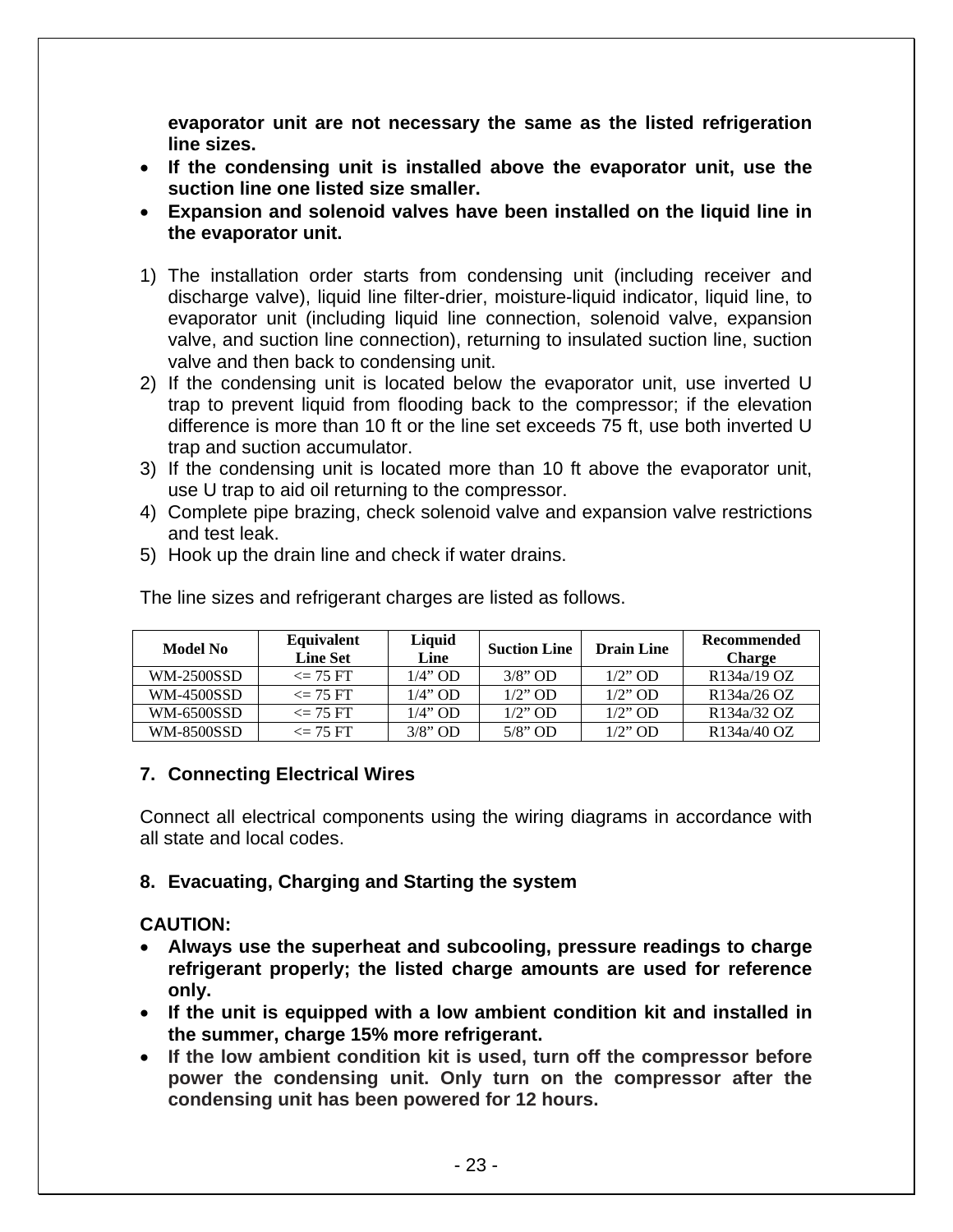- 1) Evacuate the system; both discharge and suction valves must be in the middle positions during evacuating.
- 2) Charge the system through both suction and discharge valves with refrigerant using the recommended initial amount; both discharge and suction valves must be in the middle positions during charging.
- 3) Turn on the power to start the system and check the following temperatures and pressures.

### **9. Adjusting and Completing the Installation**

- 1) The subcooling at the condensing unit shall be around 10°F. The charge may be complete when there are no more bubbles forming in the liquid indicator.
- 2) Head pressure range:  $120 \sim 170$  psig at  $70 \sim 90$  °F condensing unit ambient temperature.
- 3) The evaporator's constant pressure expansion valve is set around 30  $\sim$  35 psig (35  $\sim$  40°F) at factory. This pressure setting gives a dew point to maintain the proper humidity for storing wine.
- 4) The temperature split across the evaporator shall be  $8 \sim 10^{\circ}$ F at 55°F wine cellar temperature.
- 5) Again, you must verify if the superheat at the evaporator unit is around 9  $\sim$ 18°F at 55 °F  $\sim$  high wine cellar temperatures.
- 6) If the superheat is high, check the subcooling first to know if the refrigerant charge is sufficient. If the charge is not sufficient, add more refrigerant. If the charge is good, then increase the evaporator suction pressure by turning the hex nut (5/16") clockwise. Liquid must always be charged into the hide side when the compressor runs.
- 7) If the superheat is low, then decrease the evaporator suction pressure by turning the hex nut (5/16") counter-clockwise.
- 8) Both discharge and suction valves must be in the back positions before disconnecting.
- 9) Close all service valves and disconnect all manifolds and hoses.



**Fig. 15 Expansion Valve** 

**10. Pressure, Superheat and Subcooling Readings** 

**CAUTION:**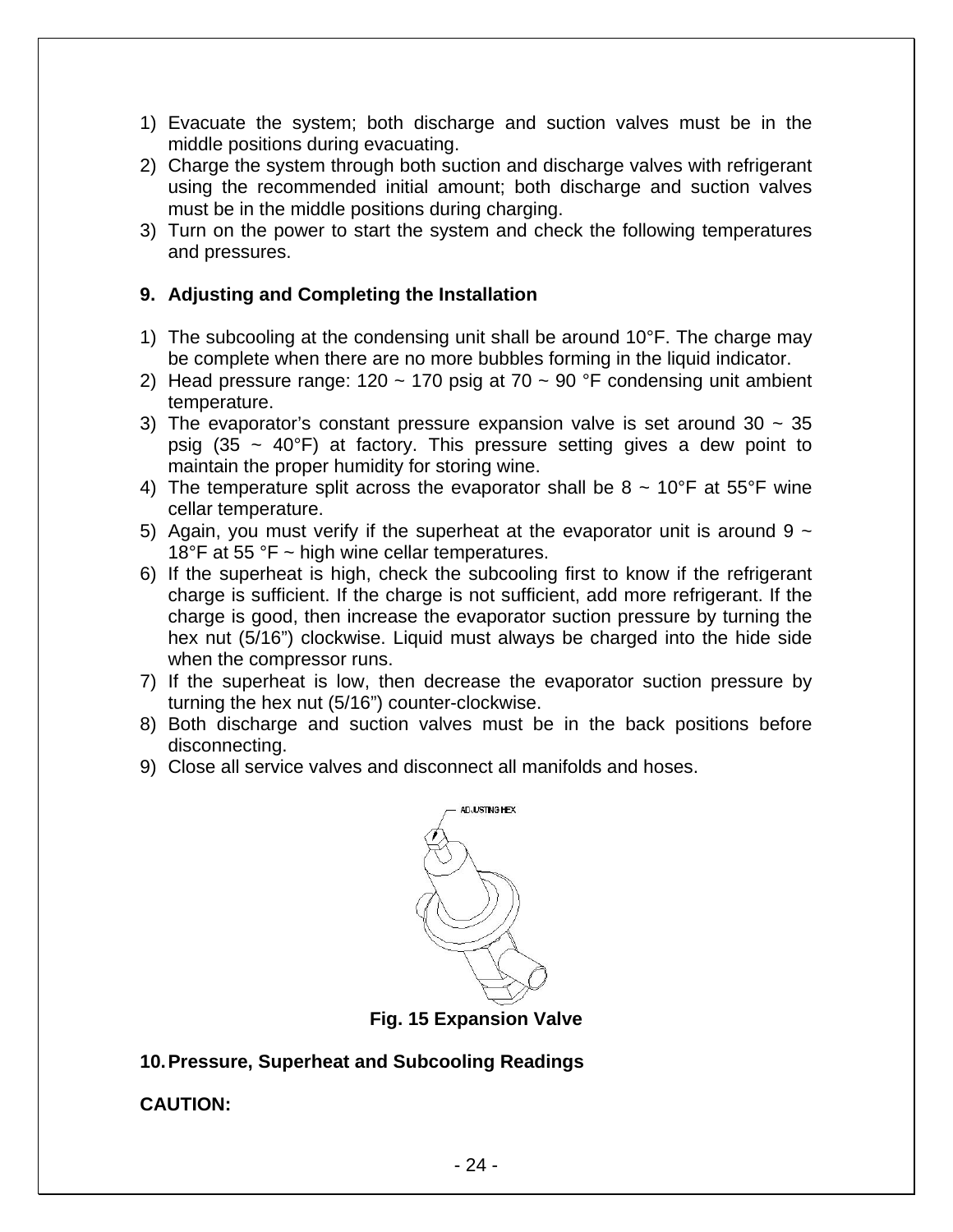# **To read properly the service valves must be in the middle positions.**

|    | <b>Complaint</b>                                                                       |    | <b>Possible Causes</b>                                    |
|----|----------------------------------------------------------------------------------------|----|-----------------------------------------------------------|
| 1) | High suction pressure and low head pressure                                            | 1) | Compressor may be bad                                     |
|    | Zero superheat and zero subcooling                                                     |    |                                                           |
| 2) | High suction pressure and low head pressure                                            | 2) | Expansion valve opened,<br>too                            |
|    | Low superheat and low subcooling                                                       |    | much oil                                                  |
| 3) | High suction pressure and high head pressure                                           | 3) | Overcharge                                                |
|    | Low superheat and high subcooling                                                      |    |                                                           |
| 4) | High to normal suction pressure and high head                                          | 4) | Non-condensable gas                                       |
|    | pressure                                                                               |    |                                                           |
|    | Low subcooling                                                                         |    |                                                           |
| 5) | High suction pressure and high head pressure                                           |    | 5) Air restricted, dirty condenser,<br>bad condenser fans |
|    | Low superheat and low subcooling<br>High suction pressure and high head pressure       |    |                                                           |
| 6) | High superheat                                                                         |    | 6) High cellar temperature,<br>high<br>evaporator load    |
|    | 7) Low suction pressure and low head pressure                                          | 7) | Undercharge                                               |
|    | High superheat and low subcooling                                                      |    |                                                           |
| 8) | Low suction pressure and low to normal head                                            |    | 8) Liquid<br>line<br>restricted<br>after                  |
|    | pressure                                                                               |    | receiver, solenoid valve restricted                       |
|    | High superheat and high subcooling                                                     |    |                                                           |
|    | 9) Low suction pressure and low head pressure                                          |    | 9) Suction line restricted                                |
|    | Normal to high superheat and low subcooling                                            |    |                                                           |
|    | 10) Low suction pressure and low head pressure                                         |    | 10) Air<br>restricted<br>evaporator,<br>at                |
|    | Low superheat and low subcooling                                                       |    | evaporator iced                                           |
|    | 11) Low suction pressure and low to normal head                                        |    | 11) Evaporator restricted                                 |
|    | pressure                                                                               |    |                                                           |
|    | High superheat and normal to high subcooling                                           |    |                                                           |
|    | 12) Low suction pressure and normal head pressure                                      |    | 12) Expansion valve restricted                            |
|    | High superheat and normal subcooling                                                   |    |                                                           |
|    | 13) Low suction pressure and high head pressure                                        |    | 13) Both evaporator and condenser                         |
|    | High superheat and high subcooling                                                     |    | restricted; liquid and suction lines                      |
|    |                                                                                        |    | connected wrong                                           |
|    | 14) Low suction pressure and high head pressure                                        |    | 14) Liquid<br>line<br>restricted<br>before                |
|    | High superheat and high subcooling<br>15) low to normal suction pressure and high head |    | receiver<br>15) Condenser restricted                      |
|    | pressure                                                                               |    |                                                           |
|    | Normal to high superheat and high subcooling                                           |    |                                                           |
|    |                                                                                        |    |                                                           |
|    |                                                                                        |    |                                                           |

# **11. Condensing Unit Troubleshooting**

| Unit not running                                      |                                                          |  |  |  |  |
|-------------------------------------------------------|----------------------------------------------------------|--|--|--|--|
| Incorrect power supply                                | Check for proper voltage                                 |  |  |  |  |
| Incorrect or loose wirings<br>2)                      | Check all wirings and connections<br>2)                  |  |  |  |  |
| <b>Failed components</b><br>3)                        | 3) Check start relay, start capacitor,                   |  |  |  |  |
|                                                       | overload protector, compressor.                          |  |  |  |  |
| Low pressure switch shutting down the<br>4)<br>system | Check for system restriction or low<br>4)<br>refrigerant |  |  |  |  |
| 5) high pressure switch shutting down the<br>system   | 5) Check for the condenser fan                           |  |  |  |  |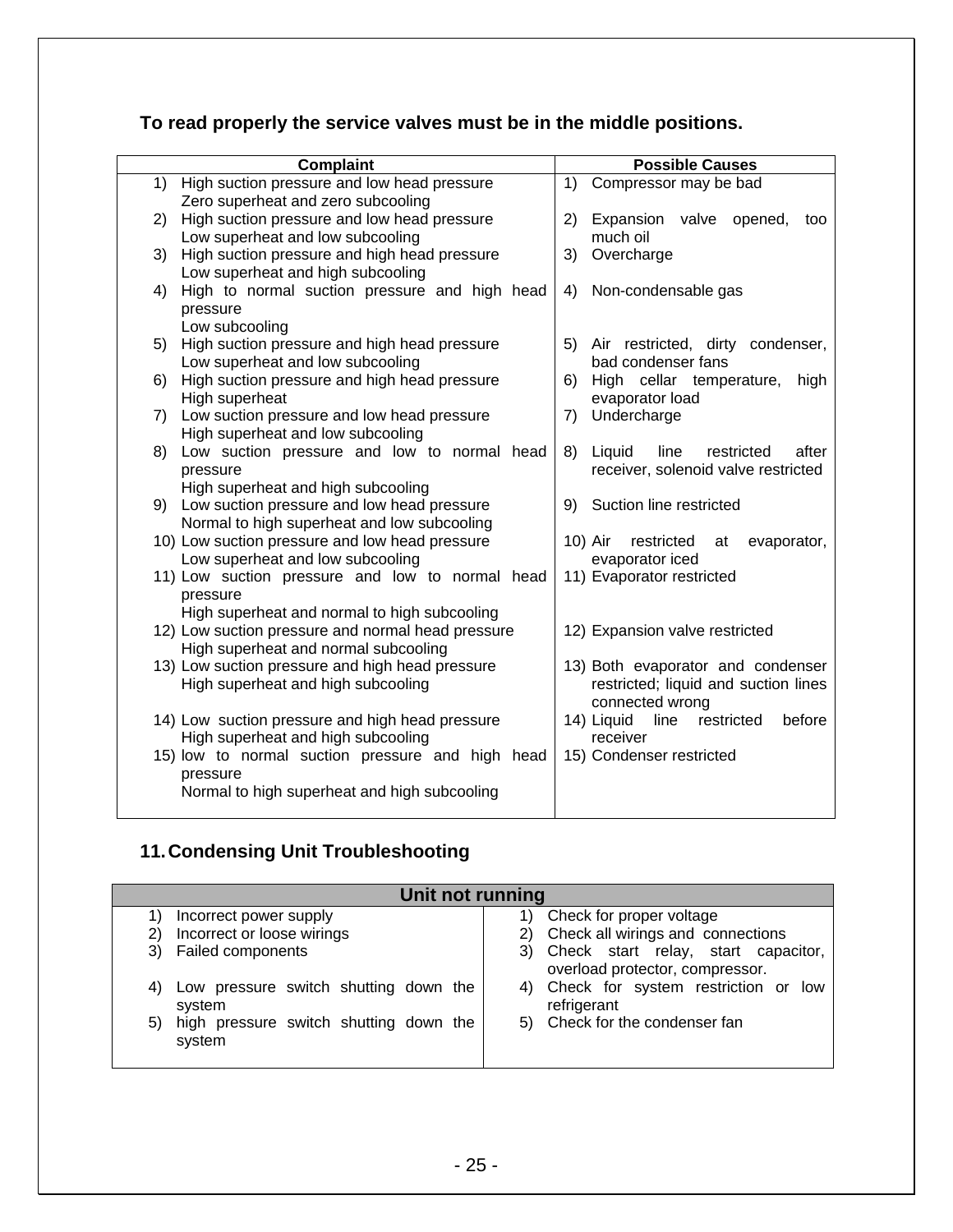# **Electrical Wiring Diagrams**

# **CAUTION:**

- **Hidden lines are the field wirings.**
- **Use minimum 14 gauge wires for power lines.**
- **If equipped with low ambient condition kit, use low ambient temperature wiring diagrams.**
- **A safety switch is always recommended for the condensing unit.**



**Fig. 16 WM-2500~4500SSD Wiring Diagram**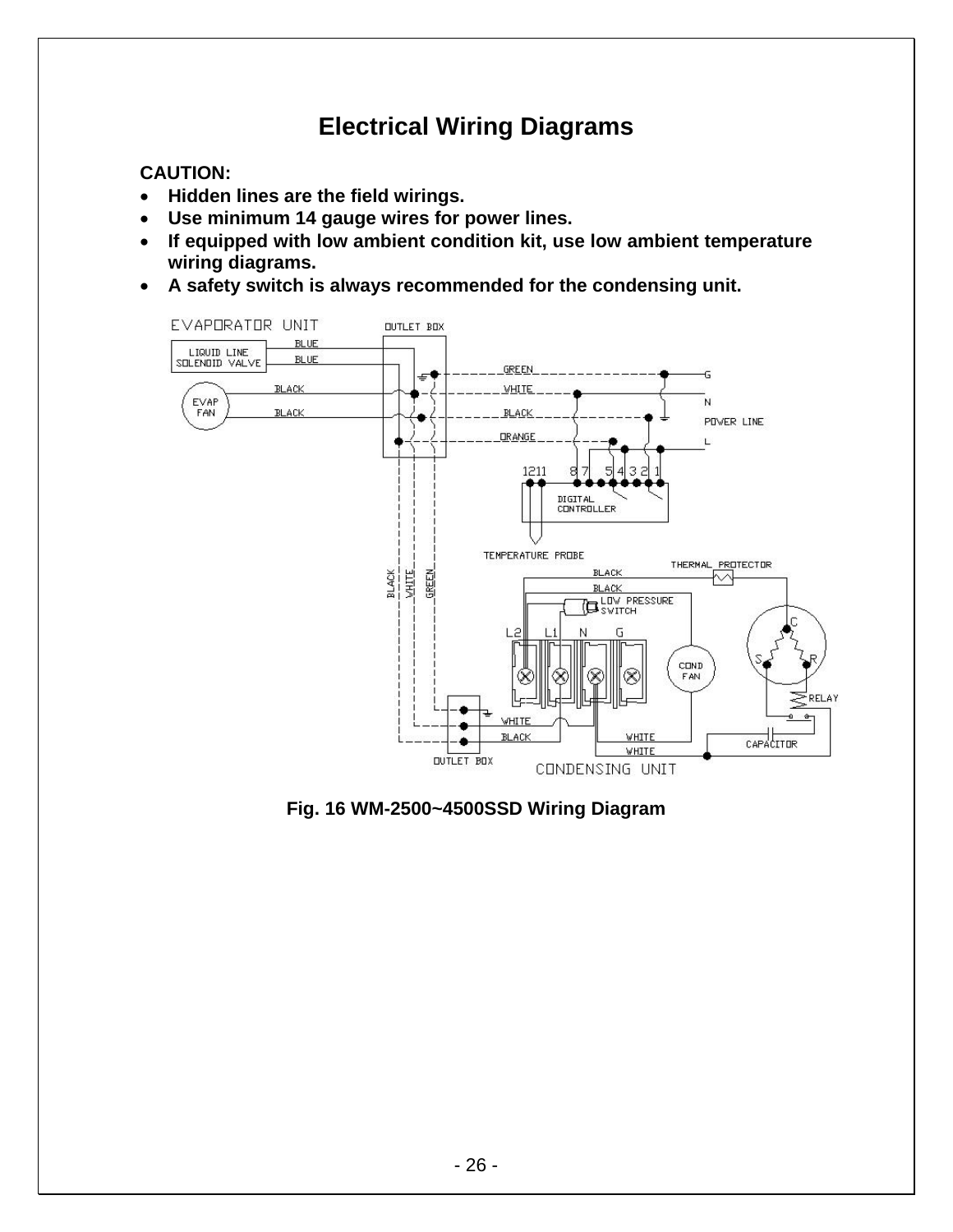





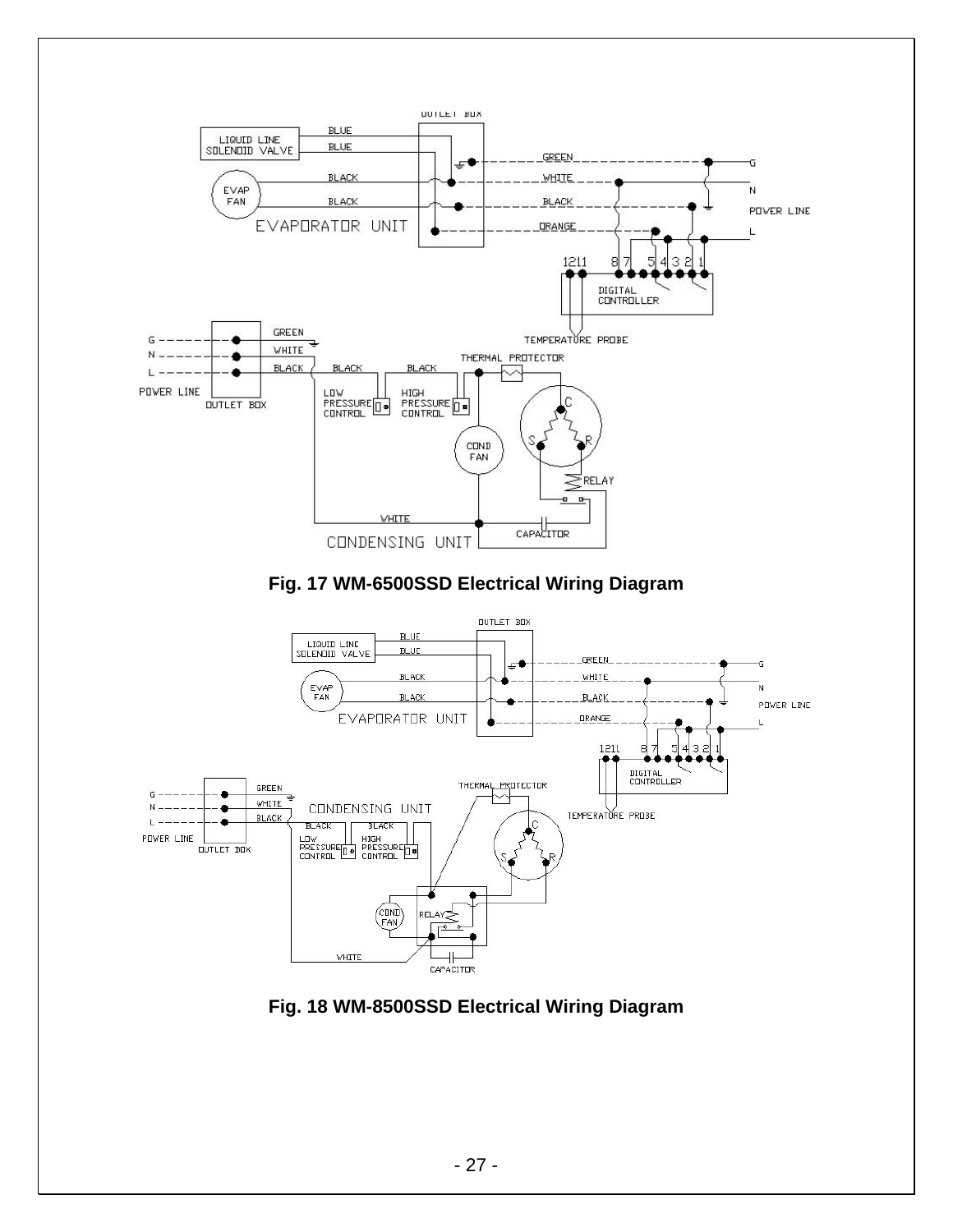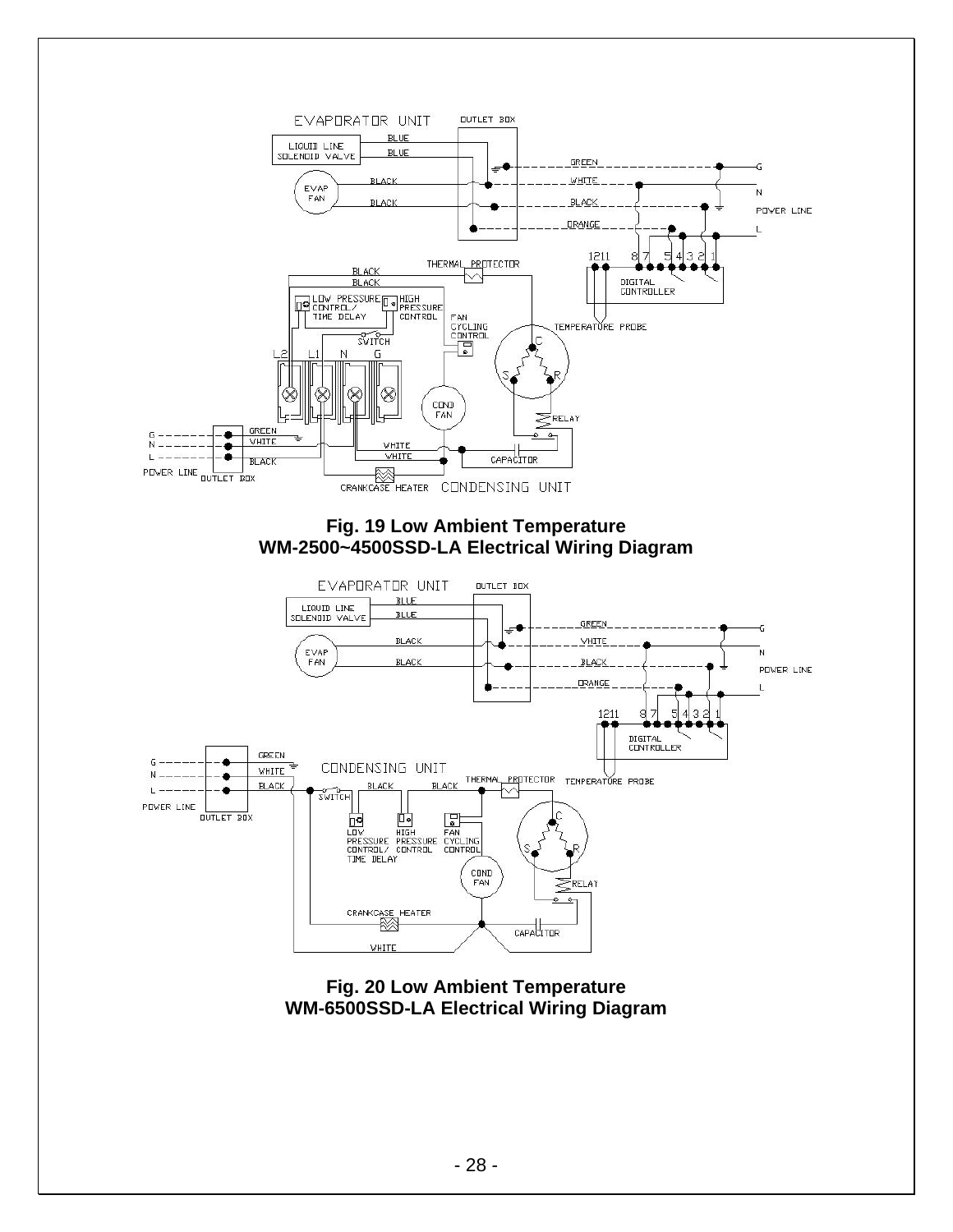

**Fig. 21 Low Ambient Temperature WM-8500SSD-LA Electrical Wiring Diagram**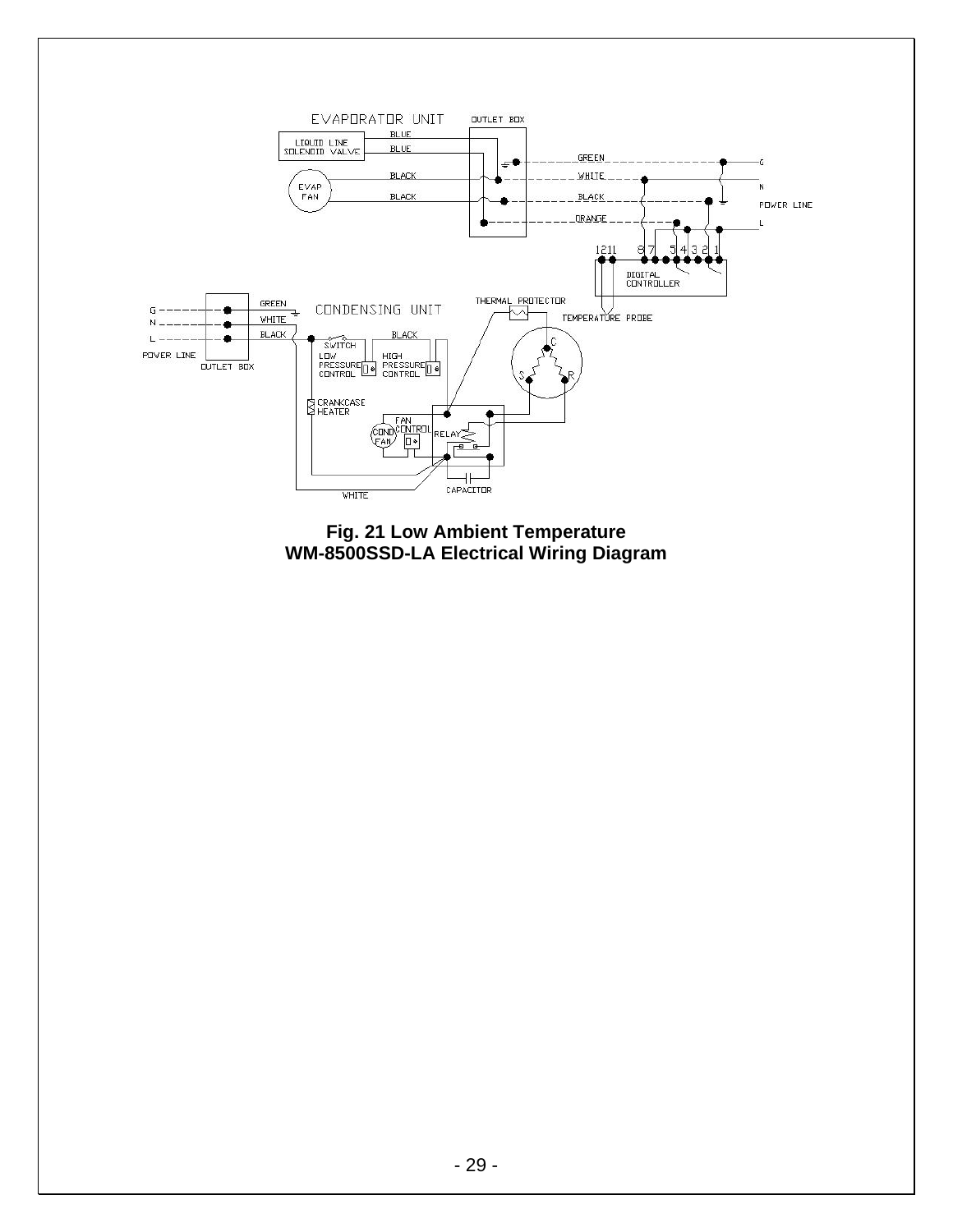# **Customer Support**

If you need further assistance, please contact us at:

Vinotemp International 17631 South Susana Road Rancho Dominguez, CA 90221 Tel: (310) 886-3332 Fax: (310) 886-3310 Email: info@vinotemp.com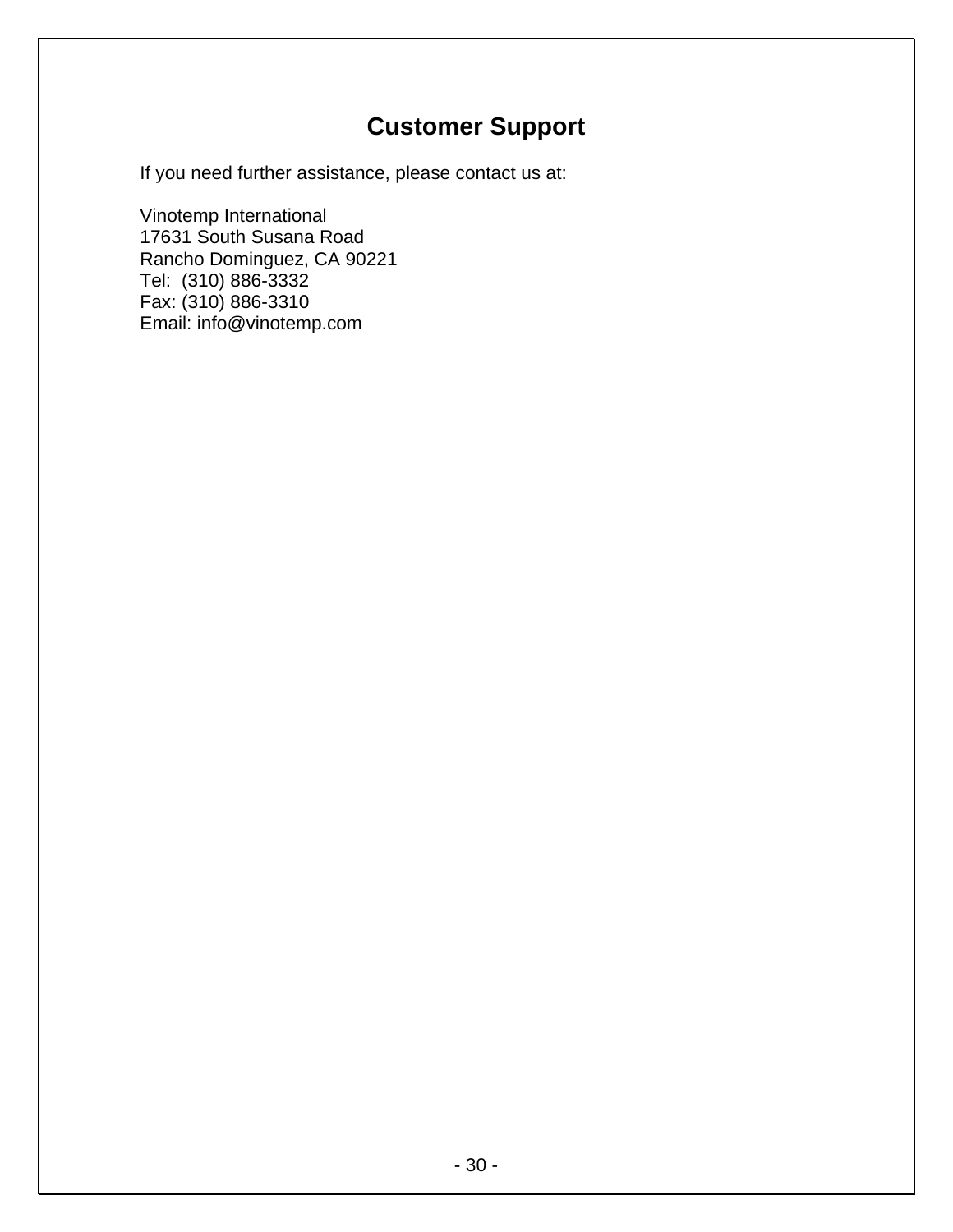# **Warranty**

#### **Thank you for choosing a Vinotemp cooling unit.**

Please enter the complete model and serial numbers in the space provided:

| Model      |  |  |
|------------|--|--|
| Serial No. |  |  |

Attach your purchase receipt to this owner's manual.

#### **1. Limited Warranty**

VINOTEMP warrants its products, parts only, to be free from defects due to workmanship or materials under normal use and service for twelve months after the initial sale. If the product is defective due to workmanship or materials, is removed within twelve months of the initial sale and is returned to VINOTEMP, in the original shipping carton, shipping prepaid, VINOTEMP will at its option, repair or replace the product free of charge.

This warranty constitutes the entire warranty of the VINOTEMP with respect to its products and is in lieu of all other warranties, express or implied, including any of fitness for a particular purpose. In no event shall VINOTEMP be responsible for any consequential damages what is so ever. Any modification of VINOTEMP products shall void this warranty.

#### **Service under Warranty**

This service is provided to customers within the continental UNITED STATES only. VINOTEMP cooling units are warranted to produce the stated number of BTU/H. While every effort has been made to provide accurate guidelines, VINOTEMP can not warranty its units to cool a particular enclosure.

In case of failure, VINOTEMP cooling units must be repaired by the factory or its authorized agent. Repairs or modifications made by anyone else will void the warranty.

Shall a VINOTEMP cooling unit fail, contact the dealer for instructions, do not return the unit to the factory without authorization from VINOTEMP. If the unit requires repair, re-pack it in the original shipping carton and return it to the factory, shipping prepaid. VINOTEMP will not accept COD shipments. If the unit is determined to be faulty and is within the twelve month warranty period